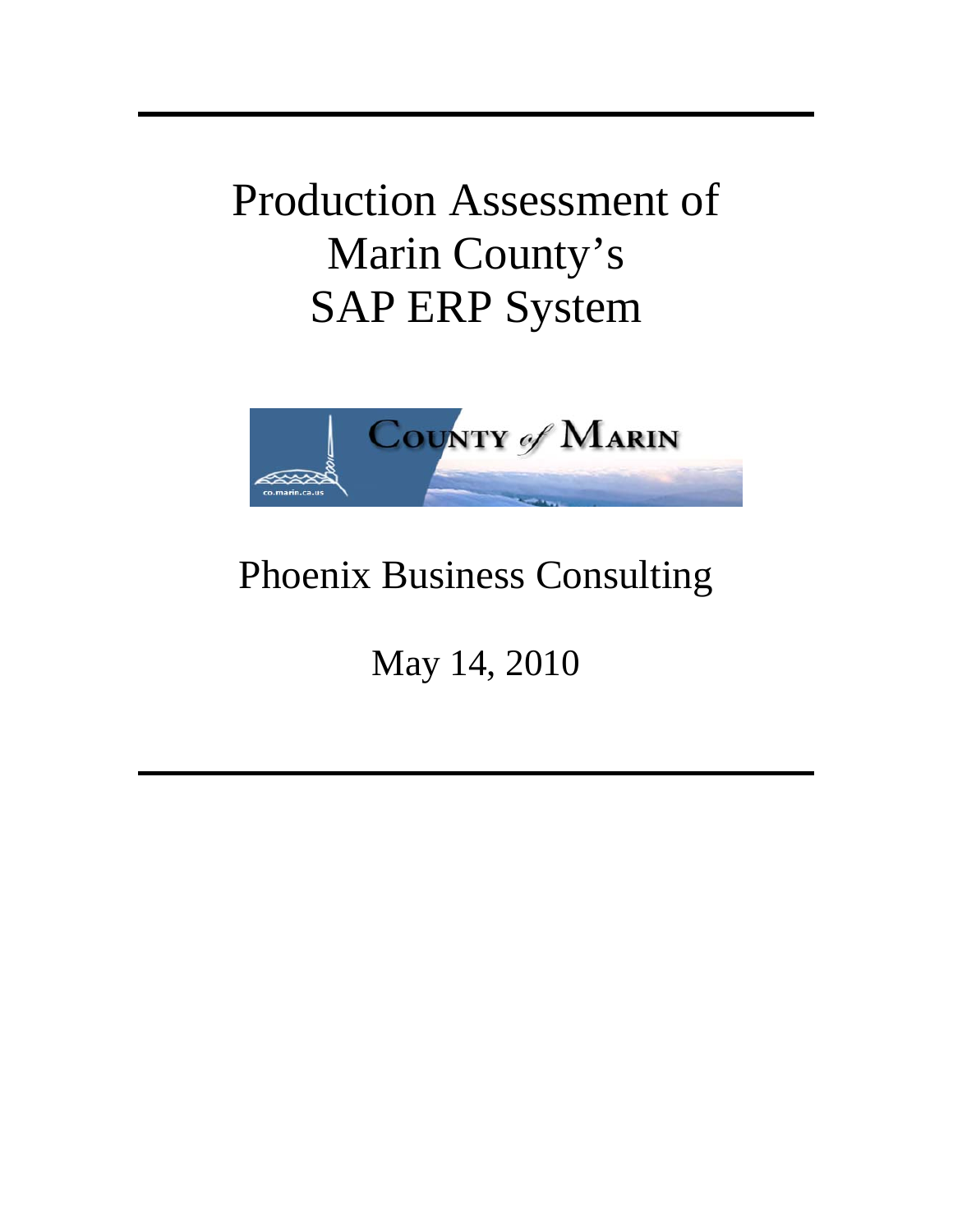| Human Resources (Personnel Administration and Organization Management)  11           |  |
|--------------------------------------------------------------------------------------|--|
|                                                                                      |  |
|                                                                                      |  |
|                                                                                      |  |
|                                                                                      |  |
|                                                                                      |  |
|                                                                                      |  |
|                                                                                      |  |
|                                                                                      |  |
|                                                                                      |  |
|                                                                                      |  |
|                                                                                      |  |
| Summary of Hours/cost to fix the problems identified – Phoenix Business Consulting25 |  |
|                                                                                      |  |
|                                                                                      |  |
|                                                                                      |  |
|                                                                                      |  |
|                                                                                      |  |
|                                                                                      |  |
| Appendix 1 – Estimated Cost of Implementation using Big 4/SAP America Rates  31      |  |
| Appendix 2: Areas Where SAP Will Not Meet Mandatory Requirements  33                 |  |

## **Index**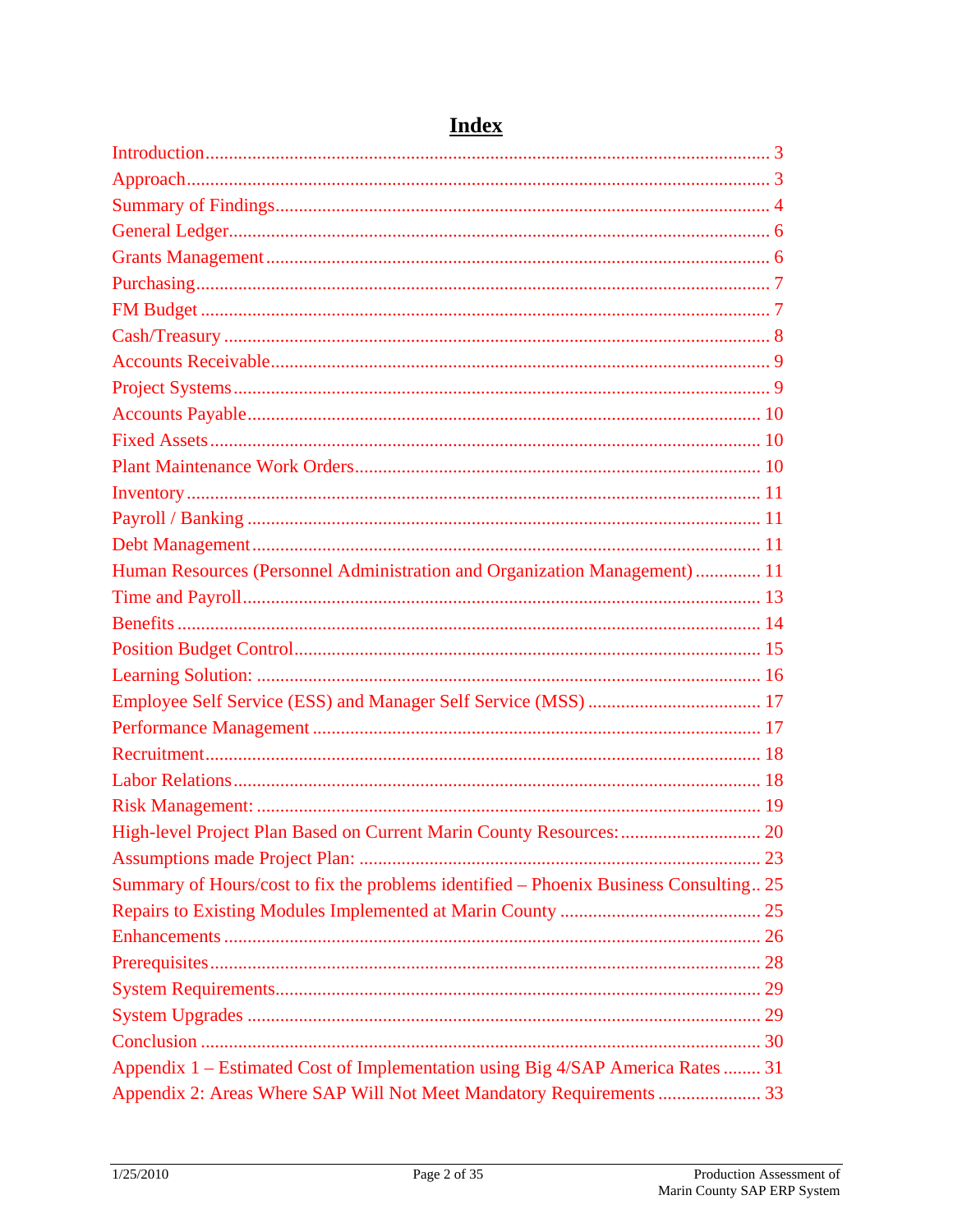## **Introduction**

Phoenix Business Consulting is a firm specializing in SAP R/3 implementation services, including SAP project management, reengineering, technical support and maintenance. We have extensive experience in managing large, complex SAP projects for leading corporations and institutions with a strong focus in Public Sector. Phoenix Business Consulting has done extensive SAP implementation work at over 50 Public Sector projects including Erie County, Durham County, Multnomah County and Tarrant County.

Marin County has asked us to render an opinion on the SAP implementation at Marin County and to provide a sequenced plan to fix problems identified in the system. Phoenix Business Consulting staff has been working onsite, and remotely, to complete the review from January 11, 2010 to May 31, 2010. The review is ongoing and we are presenting an initial report on our findings to date.

As our review is ongoing, we will continue to modify our report as new information becomes available.

## **Approach**

Our approach has been to:

- 1) Review the requirements
- 2) Understand the areas where the SAP system as implemented does not currently meet the requirements
- 3) Provide an estimate to fix the issues identified. This includes the time estimated to complete the project, resources required and the cost to complete the project.
- 4) Provide a sequenced project plan to fix the problems identified.

In performing our work, we relied upon, and considered, the numerous documents that were provided to us as well as the interviews we conducted with Marin County SAP Support staff and business users. We have also performed an initial review of the SAP system configuration to confirm our findings and assist in the development of solutions.

This report and the attachments provided do not encompass a comprehensive solution review.

The areas we have reviewed to date are:

- General Ledger
- Grants Management
- Purchasing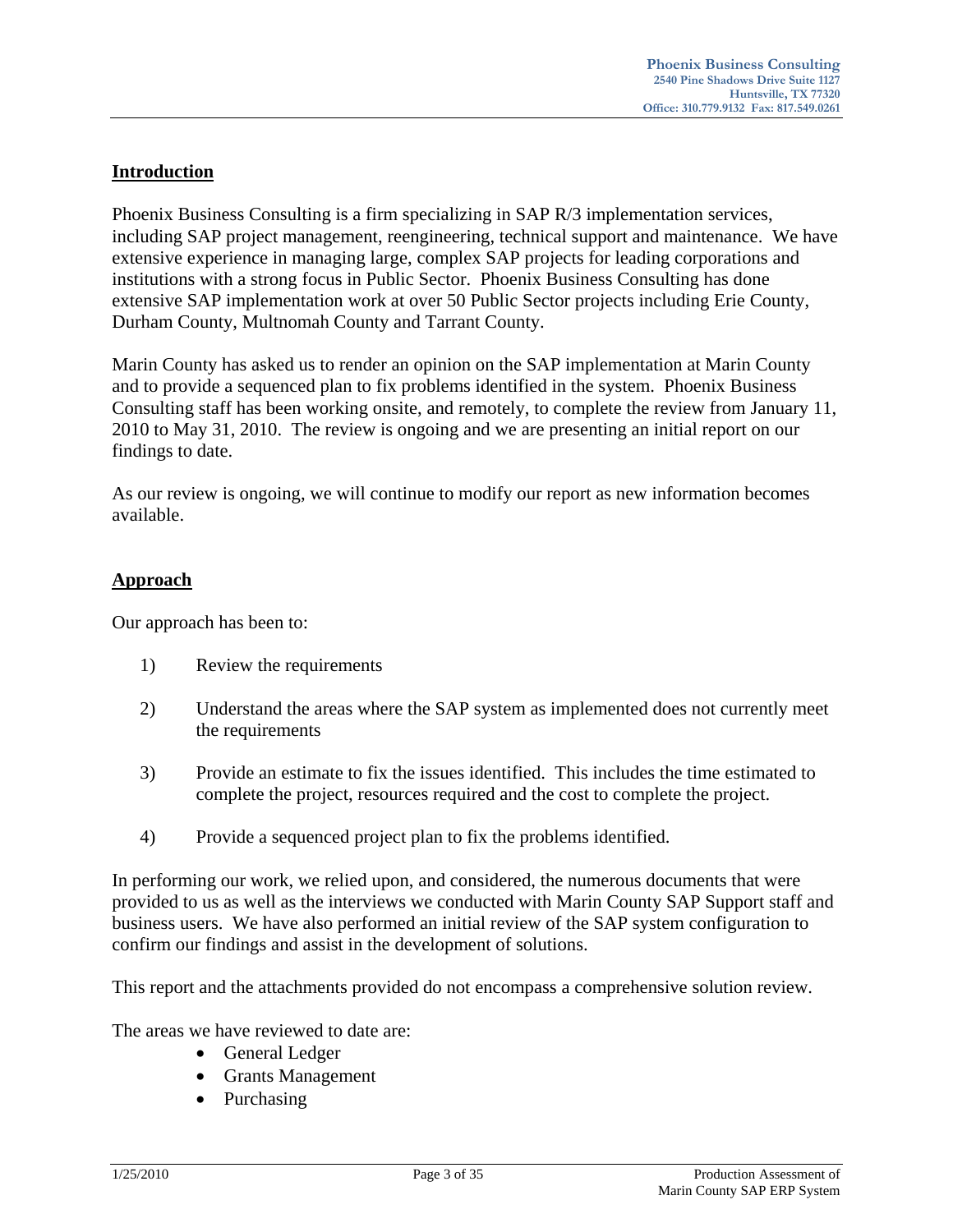- FM Budget
- Cash/Treasury
- Accounts Receivable
- Project Systems
- Accounts Payable
- Fixed Assets
- PM Work Orders
- Inventory
- Payroll/Banking
- Debt Management
- Human Resources
- Payroll
- Benefits
- Position Budget Control
- Learning Solution
- Employee Self Service
- Manager Self Service
- Performance Management
- Recruitment
- Labor Management
- Risk Management

We have not reviewed Controlling, Budget Preparation, Business Information Warehouse or any other areas of SAP that are not explicitly listed above.

#### **Summary of Findings**

Phoenix Business Consulting has completed the first draft of the SAP System's review of Marin County. A summary of our findings is detailed below:

- The SAP system, as configured, has not met the original objectives of the SAP implementation project as defined in the Implementation Services Agreement with Deloitte Consulting dated March 29, 2005.
- Users have expressed unhappiness with the method in which the current SAP system functions and have expressed that the system, as configured, does not meet their requirements.
- Our findings indicate a large number of areas where the design needs to be modified, the SAP system reconfigured and reports created. The number of problems identified exceeds the amount of issues we would normally expect in a system that has been live for the length of time of that of the Marin County system.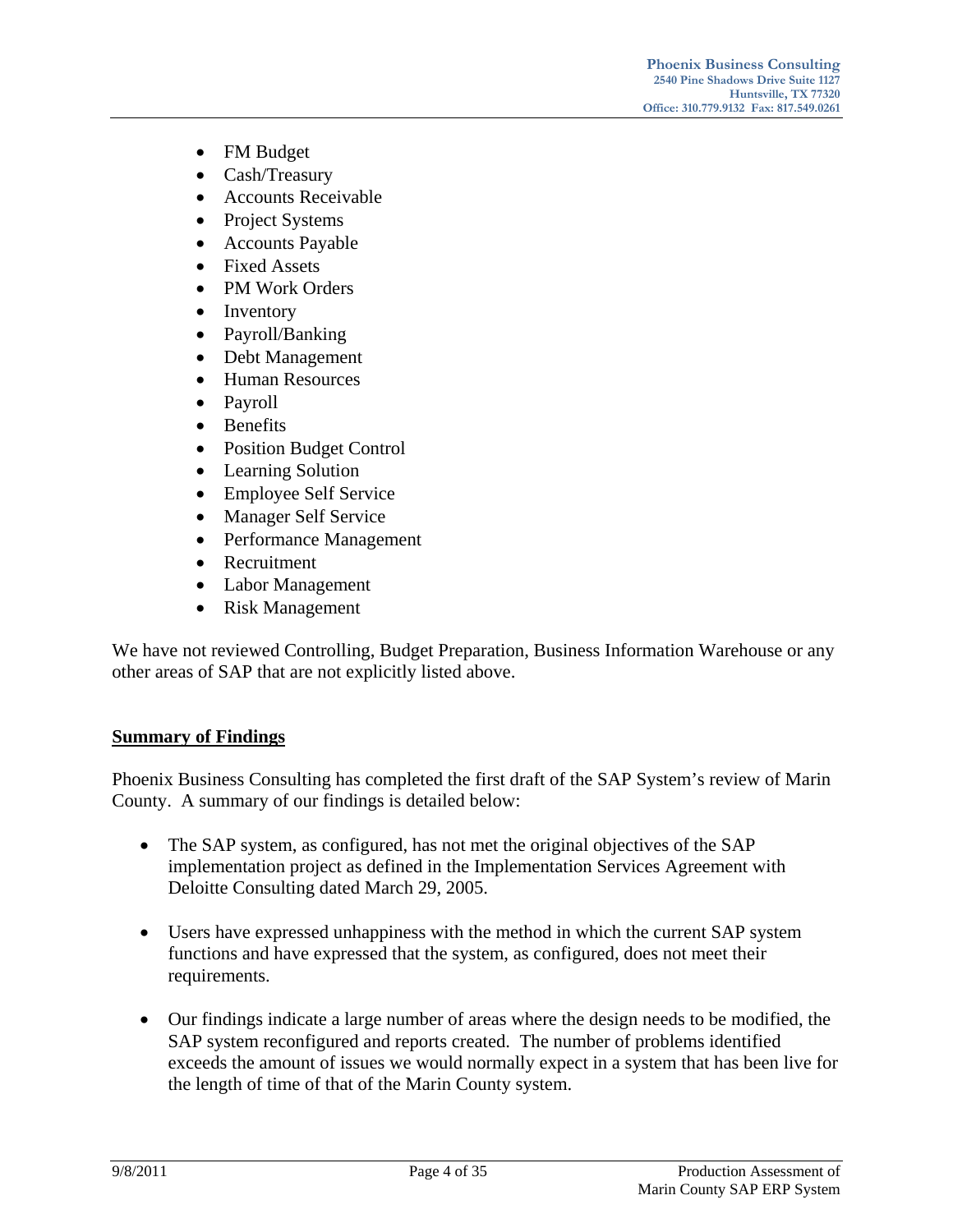- The configuration in many areas is incomplete and needs to be configured or reconfigured.
- Marin County's report requirements are not being met in the current SAP system implementation. Additional reports need to be implemented to meet Marin County's needs.
- The configuration of the SAP system in many areas was set up incorrectly during the original SAP implementation (organization structure, General Ledger accounts, Fixed Assets, Grants Management, Payroll accounting, etc.).
- Some of the configuration is performed in a manner that is not recommended and does not follow best business practices.
- System configuration and business processes are not sufficiently documented.
- Basic financial reports cannot be produced out of the SAP system.
- The SAP system was not adequately tested prior to Go-Live. Had the system been completely tested, many of the errors in the system would have been identified and resolved prior to Go-Live. For example, the ability to produce accurate Financial Statements should have been validated prior to completion of the project.
- SAP Solution Manager was not properly utilized during the initial installation. SAP recommends using Solution Manager as a project management and documentation tool. The functionality available within Solution Manager should have been used more extensively at Marin County.
- As initially designed, the SAP System is overly complicated, thus requiring excessive effort to maintain and operate on a day-to-day basis.
- There was insufficient knowledge transfer during the initial SAP project implementation increasing the difficulty of the Marin County staff to support the number of changes required to fix and maintain the SAP system.
- The Marin County SAP support staff is very knowledgeable. We have not performed a detailed analysis of the capabilities, job responsibilities and the requirements for staffing for ongoing support. However, our initial finding is that the current staffing needs to be supplemented to continue the support of the SAP system.

The Marin County SAP support staff is fully engaged in supporting the current SAP system. The additional fixes/configuration recommended in this report will require a large time commitment on the part of the Marin County SAP support staff and Marin County end users. In addition, new modules/functionality will be implemented which will require additional resource staffing on a permanent basis in the Marin County team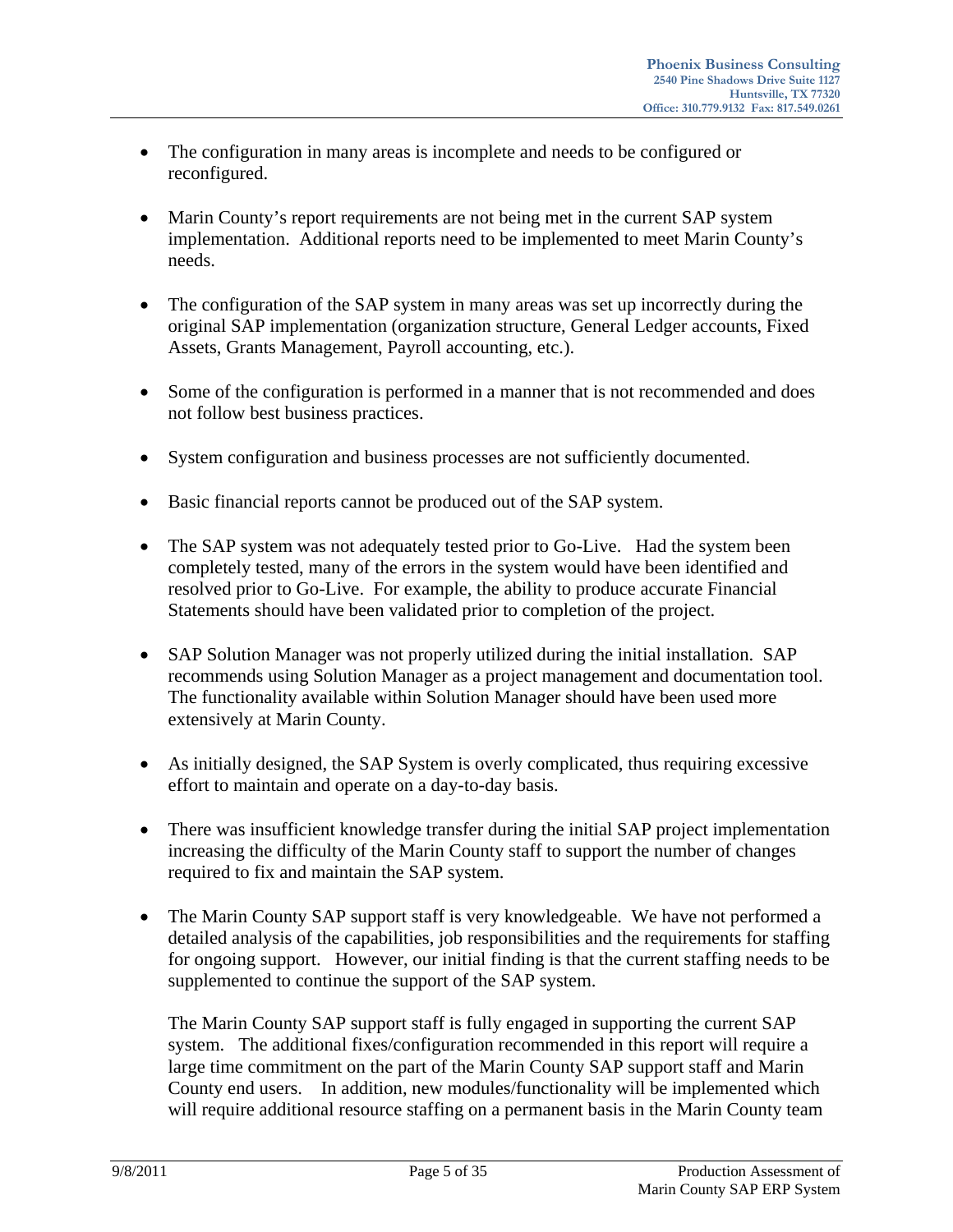to support the new modules/functionality. As more functionality is activated within SAP, it requires more production support from the Marin County staff. We would recommend that Marin County adds the following staff members to the team:

- o Increase BI staffing by 1 FTE
- o Increase ABAP staffing by 2 FTE
- o Increase Basis staffing by 1 FTE
- o Increase Security staffing by 1 FTE
- o Increase Logistics staffing by 1 FTE
- o Increase FM Budget staffing by 1 FTE

Although there are areas where the SAP system needs to be reconfigured, repaired and redesigned, we do believe that the majority of the errors can be corrected to the satisfaction of the majority of the end users and Marin County management.

## **General Ledger**

The General Ledger account mappings need to be revisited. Marin County reports their Financial Statements by functional activities that cannot be derived based on the existing values of the Funds Management (FM) account assignment objects. Marin County has not been able to produce a set of Financial Statements since they went live with SAP.

In order to produce an accurate set of Financial Statements for the County, a Consultant needs to work with Marin County in determining the requirements for financial reporting and map the G/L accounts and Commitment Items into appropriate groupings for reporting. This might require a redesign of the General Ledger accounts and mappings to produce the required reports.

Additional validations need to be implemented in SAP to prevent erroneous entries from posting into the G/L (for example, the fund balances account in 3\* range is posted by the end users). The method in which document splitting is performed in the SAP system needs to be further reviewed and modified. The two Depreciation areas are wrongly configured in Asset Accounting making it difficult to report on Modified accrual basis. The Month-end and Yearend close process needs to be extensively documented.

The General Ledger issues should be addressed first as part of the Marin County assessment.

## **Grants Management**

The SAP Grants Management configuration at Marin County is incomplete and requires significant effort to implement; for example, cost-sharing rules, overhead rules, integration with SD module for various types of billing, multi-year budgeting, etc.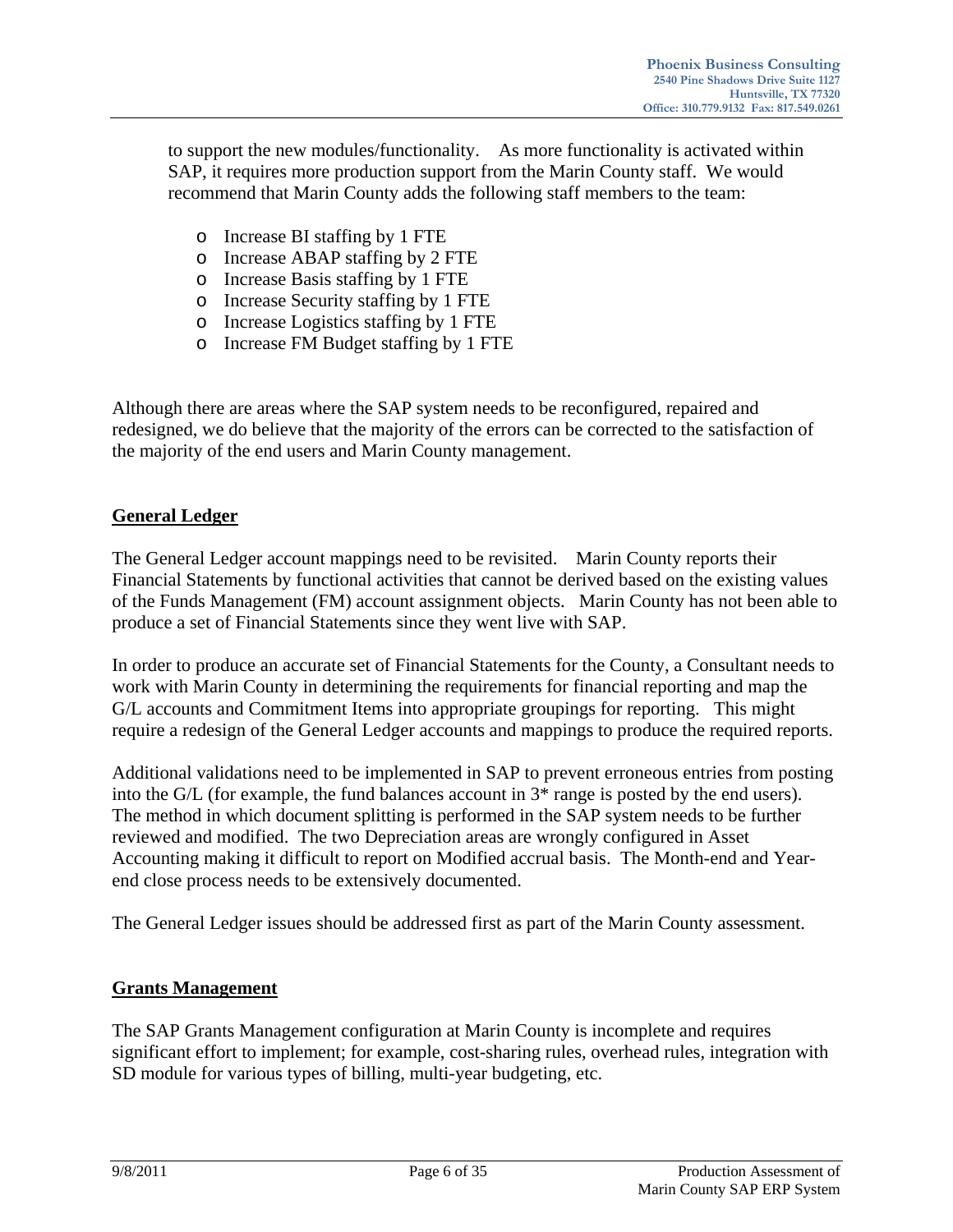In addition to the configuration required, there is existing data already posted before GM split rules were configured in the system that will have to be cleaned up. Additional issues include the fact that GM budgeting is not integrated to FM budget and the year-end configuration is incomplete. Marin County also requires Grantor configuration to be implemented in the SAP system. Grants Management reports need to be developed as the current Marin County SAP system has not been fully developed to provide these reports to meet Marin County's requirements.

## **Purchasing**

There is a significant amount of work to be done in the configuration of the Purchasing module. We identified a large number of business process improvements and break/fixes that were required in areas such as vendor files, transaction processing, requisition processing, bid and quote processing, contract administration, purchase order management, receiving, workflow, vendor self-service and query/reporting where the system does not meet the Purchasing requirements and each of these individual items requires functional and technical consultants to develop solutions. One example of an issue identified is as follows: During the entry of the Purchase requisition, the commitments do not take into account the sale tax, thereby causing errors when Purchase orders are created. An overhaul of Workflow and Notification process is required for approval purposes and sending the faxes and notifications.

In addition, a number of enhancements need to be implemented to meet Marin County's requirements. Examples of enhancements that will take significant work effort include the requirement Marin County has which allows vendors to set up their own data and the facility to query vendor master tables. This will require configuration of the portal-enabled vendor selfservice and the development of a customized workflow. The standard SAP workflow mapped to the organizational structure may not meet the County's requirements; it will require customization. Sending faxes, emails and other notifications to the vendors during the automatic registration requires additional configuration and customization.

There are a number of custom reports that need to be developed; for example, classification of the Vendor master data with user-defined fields (which is required for tracking and reporting).

## **FM Budget**

Marin County requires the functionality to be able to budget by position and provide reports on budgeting by position in the SAP system. This is a critical area for Marin County since a majority of its costs are related to personnel costs and this requirement was not properly addressed in the original implementation. To address this issue it will require the implementation of either Position Budget Control (PBC) in SAP or similar functionality through the creation of ABAP reports. We have provided estimates for the Budget Preparation System but have not performed a detailed review of all the requirements.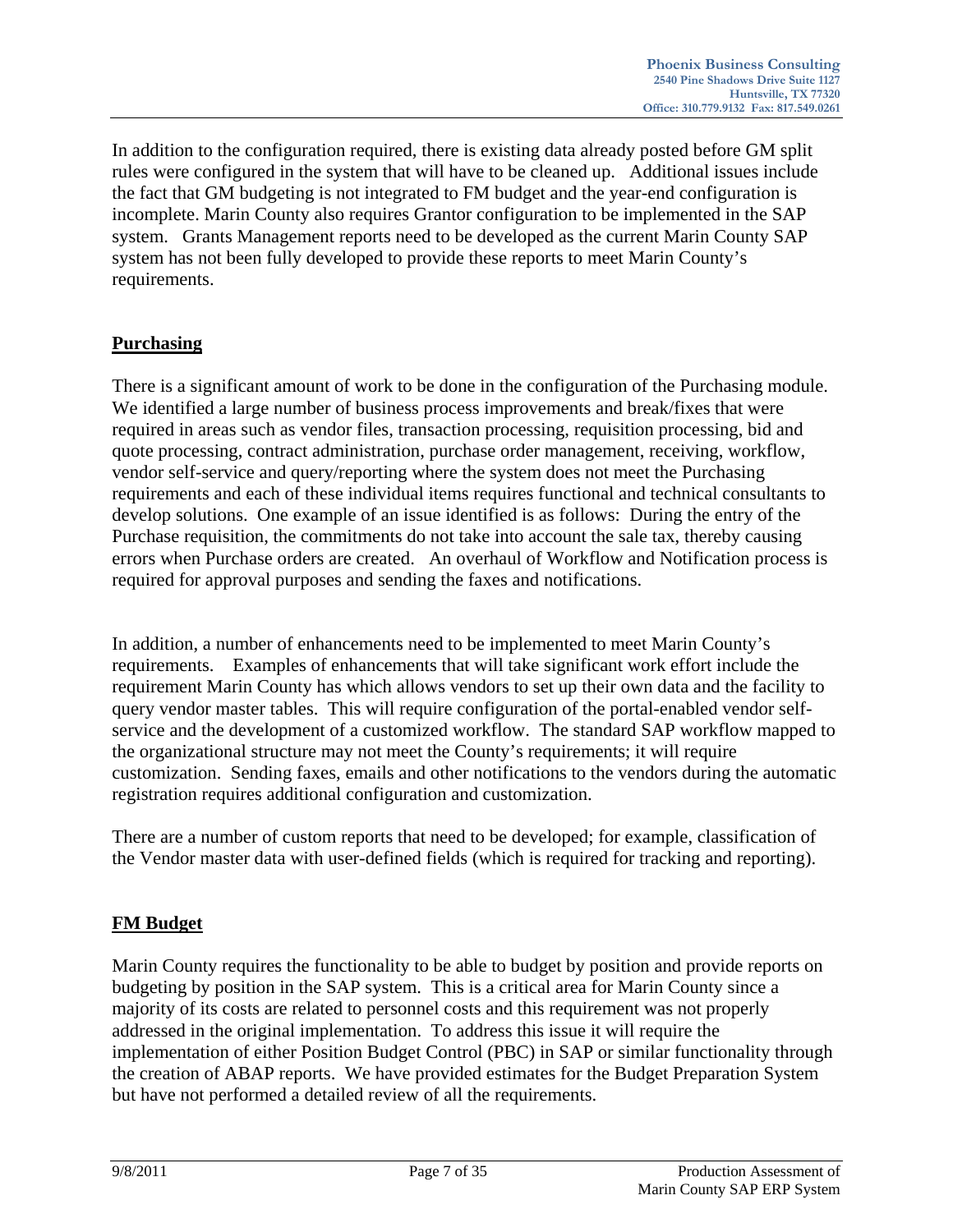There are a number of different budgeting options currently in SAP including a new Public Sector Budget Formulation (PBF) product from SAP. The pros and cons of these options needs to be further discussed with the County.

Position Control information is also required for budgeting by the County. The functionality is available in SAP and the hours to configure the functionality are included separately in the sections in Human Resources, Payroll and Position Budget Control. Position Control will allow Marin County to budget personnel costs by forecasting projected personnel expenditures, create commitments in FM for the projected personnel costs, and automatically reduce the commitments when actual expenditures are posted. Position Control budget information can also provide improved reporting and can be extracted into BW for reporting and budgeting.

In the Funds Management module, Marin County needs to review and fix the configuration in areas such as Availability Control and Multi-Year budgeting. The Budget control is not properly integrated with Project systems plan/budget data, the workflow process needs to be modified and the Month-End and Year-End close process needs to be improved, particularly the carry forward of Fund balances.

There are a number of different planning options in SAP, including Integrated Planning (IP) and Business Planning and Simulation (BPS). The County plans its budget using the Business Planning and Simulation (BPS) functionality of SAP's Business Warehouse (BW). After finalizing the budget plan numbers, the information is downloaded into an Excel spreadsheet and uploaded into the Funds Management Budget Control System (BCS) within SAP. Budget transfers and other adjustments are performed directly in the Funds Management module after the fiscal year budget is loaded. This causes a difference in the budget numbers between BW and the SAP ERP system. The SAP ERP system information has to be retracted into BW to keep them in sync.

In addition, there is no integration between the Project System (PS) module and Grants Management (GM) module to the FM-BCS module in SAP. The County is contemplating the use of the integrated planning functionality. The preliminary budget numbers finalized in Project Systems and Grants Management will be mapped to the FM-BCS budget numbers. Any changes in Project Systems and Grant Management should be automatically reflected in FM-BCS. We have added additional time for the FM consultant and GM consultant to provide a solution in our detailed calculation of the hours required to meet the requirements.

## **Cash/Treasury**

Some of the Cash/Treasury business processes at Marin County should be reconfigured and improved. For example, in order to reflect the Bank transfers from one account to other accounts and create the financial documents, configuration called "Repetitive codes" needs to be set up in the Marin County system that will help to automatically post the financial document. Additionally, workflows need to be modified to improve the process. One-on-one training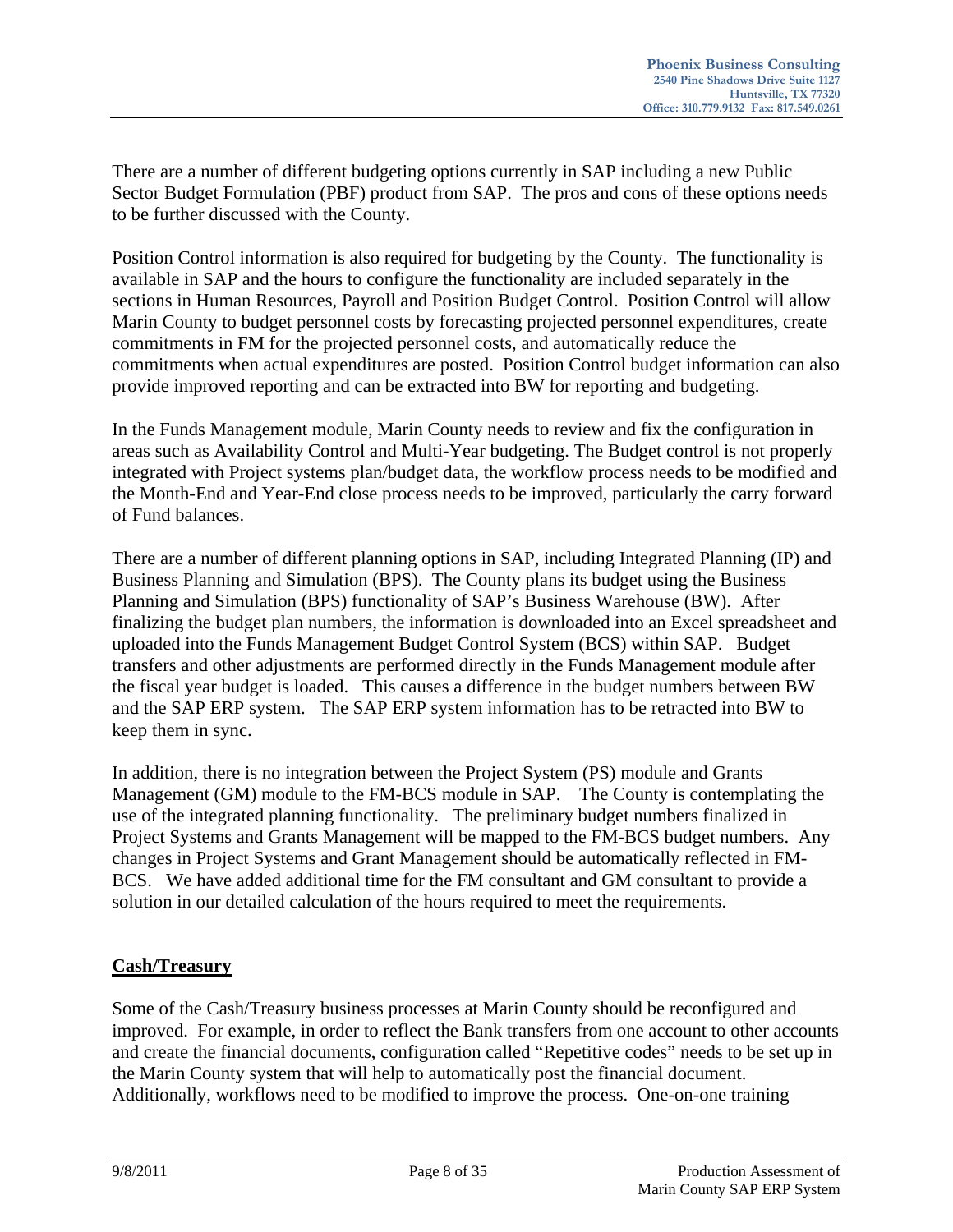sessions with a consultant will also help to improve the Cash/Treasury business process since the users need assistance on how to reconcile the Bank statements.

## **Accounts Receivable**

The cash receipts are in most cases are credited to the revenue account including the advances / drawdowns from sponsors. Some areas of configuration in the Accounts Receivable need to be added to the Marin County system. Examples are configuration for special G/L indicators in SAP and the ability to write off small discrepancies. Basic reports, such as an Aging analysis, need to be created for Marin County.

## **Project Systems**

The Project Systems' configuration is currently not meeting the needs of Marin County, as it is configured only to use it as a costing object rather than for project management. Significant work needs to be done in such areas as integrating the Project Systems module with Planning/Budgeting and Funds Management. The Marin County system currently checks against plan when it should really be configured to do an Availability Control Check against the Budget in Funds Management.

There are many such Project Systems business processes that have not been completely configured and will require significant work. For example:

- The County has a lot of requirements in Project Costing that require overhead cost allocations to be applied to projects/grants;
- The County wants to track costs with a particular activity or type of service;
- The ability to interface with MS Project and schedule and download to Microsoft Project;
- Budget availability for the Project System is not properly integrated;
- As the Project System is not fully configured, the user-defined parameters have to be defined for reporting and queries;
- Overhead calculation based on user-defined parameters, Billing and settlement require additional configuration and customization; and
- The standard SAP Costing overhead calculation does not meet Marin County's requirements. The County requires the flexibility to define the overhead rates and to charge it to Projects based on conditions which will require customization and development of a customized table.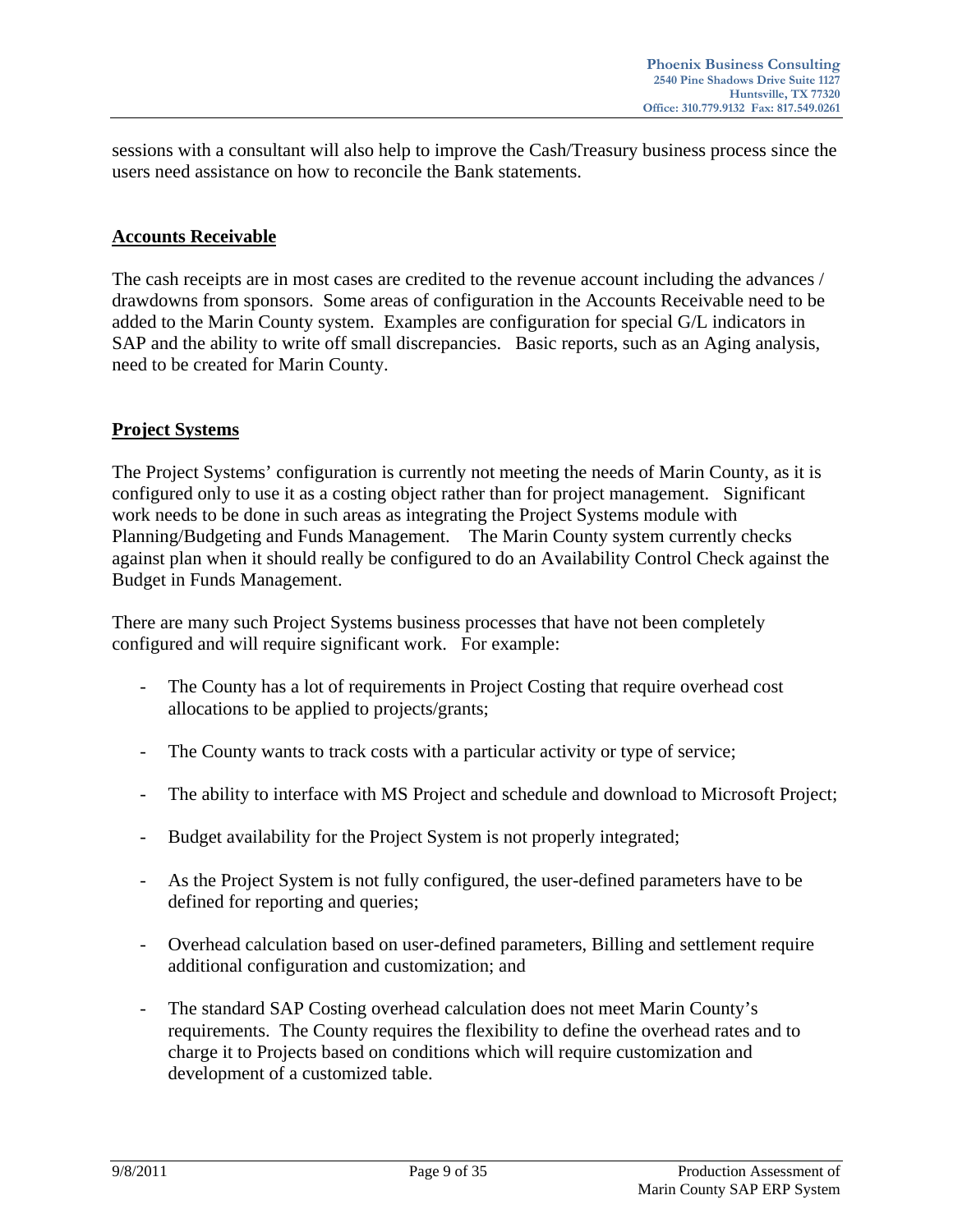These are just a few samples of the requirements in the Project Systems area that will require significant effort from functional and technical consultants to incorporate into the current Marin County configuration.

There have been a number of report requirements identified, including reports to reconcile cost and revenue in projects. Project Systems is currently being used as a substitute for Grants Management and the business process should be changed to use the functionality in the modules as it was intended.

## **Accounts Payable**

The E-payable system with Bank of America is under development. Marin County is having problems with check printing when the printer stops in between check payments. Withholding tax is not properly configured. Marin County's reporting requirements are not fully met in the Accounts Payable area and new reports need to be developed.

## **Fixed Assets**

It appears from our initial review that the two Depreciation areas were incorrectly configured in the Marin County System. Depreciation Area 01 is used for the Full accrual accounting instead of the Modified accrual. The Depreciation Area 20 is used for Modified accrual instead of Full accrual. In addition, the GL accounts for posting depreciation is not correctly set up which is causing an incorrect posting of depreciation entries. The Marin County SAP system has not been able to post correct entries from the date the Marin County system went live.

A more detailed review of the Fixed Assets system needs to be performed and the configuration modified to meet SAP best business practices. This may require Marin County to fix master data and transactional data as well as system configuration.

Additionally, Marin County requires some user-defined fields for reporting and evaluation. . There is also a requirement for additional customized reporting.

## **Plant Maintenance Work Orders**

Marin County has implemented a portion of the Plant Maintenance module of SAP for the Department of Public Works for specific functionality that the department needs. There is a requirement to expand the use of Plant Maintenance to other Marin County departments. The expansion to other departments will require additional configuration to be performed to the Plant Maintenance module in the areas of work orders, preventative maintenance, facilities maintenance, resources and infrastructure management.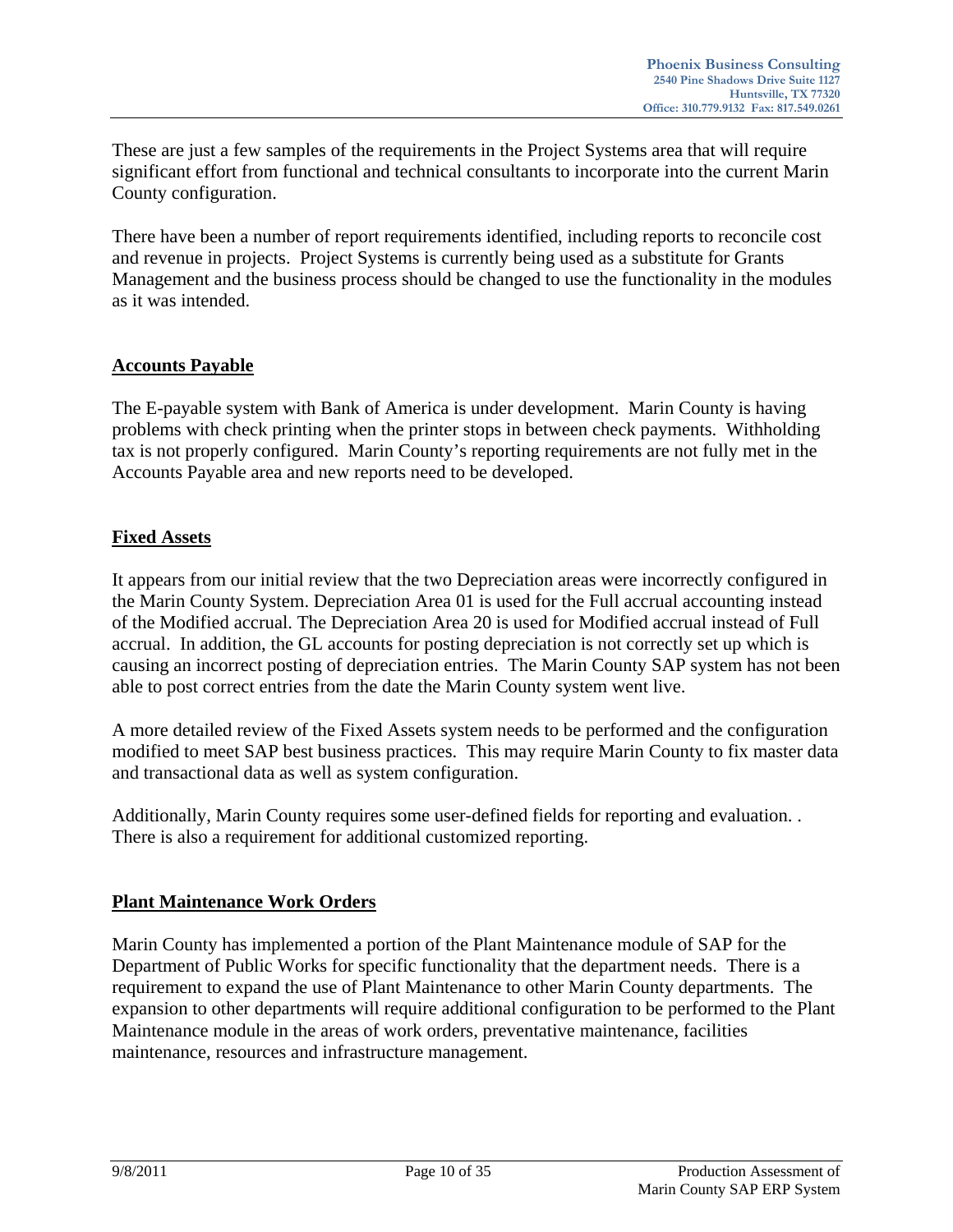The expanded use of Plant Maintenance functionality will allow Marin County to forecast and plan the expenditures/costs. Marin County also requires workflow and notifications for all Plant Maintenance scheduled activities, tasks and sub-tasks which can be configured within the Plant Maintenance module.

There is also a requirement for additional customized reporting (late work orders, work order efficiency, etc.) from the Plant Maintenance module.

## **Inventory**

Marin County uses the moving-average price method for inventory valuation. The Marin County SAP system is not including the sales tax based on jurisdiction code for their Purchase Requisitions and Purchase Orders. This is one of the major issues for the County, as they have to manually intervene to adjust the tax component of the items purchased for the budget consumption and commitment.

The County wants to map the commodity codes with hierarchy to material groups. The County would benefit from improved reporting through customized reports.

## **Payroll / Banking**

The standard SAP report has Zero amount for voided checks. Marin County would like a customized report for the voided checks that show the voided amount.

#### **Debt Management**

Debt is currently managed manually. Since Marin County reports on multiple accounting methods, on the Cash, Modified and Full accrual basis of accounting, each and every activity of the Debt management has to post the required GL entries under the three different basis of accounting. SAP has standard functionality in the 'Treasury Manager' sub-module that caters to the requirements of the County. Marin County may need some customized reports in the Debt Management area.

## **Human Resources (Personnel Administration and Organization Management)**

There are a number of areas in the HR configuration that need to be redesigned and reconfigured. There are also numerous reporting requirements. Below is a sample of these requirements.

The current configuration of the Marin County system doesn't allow the County to track important attributes of jobs; examples would include attributes such as probation hours, BU/FG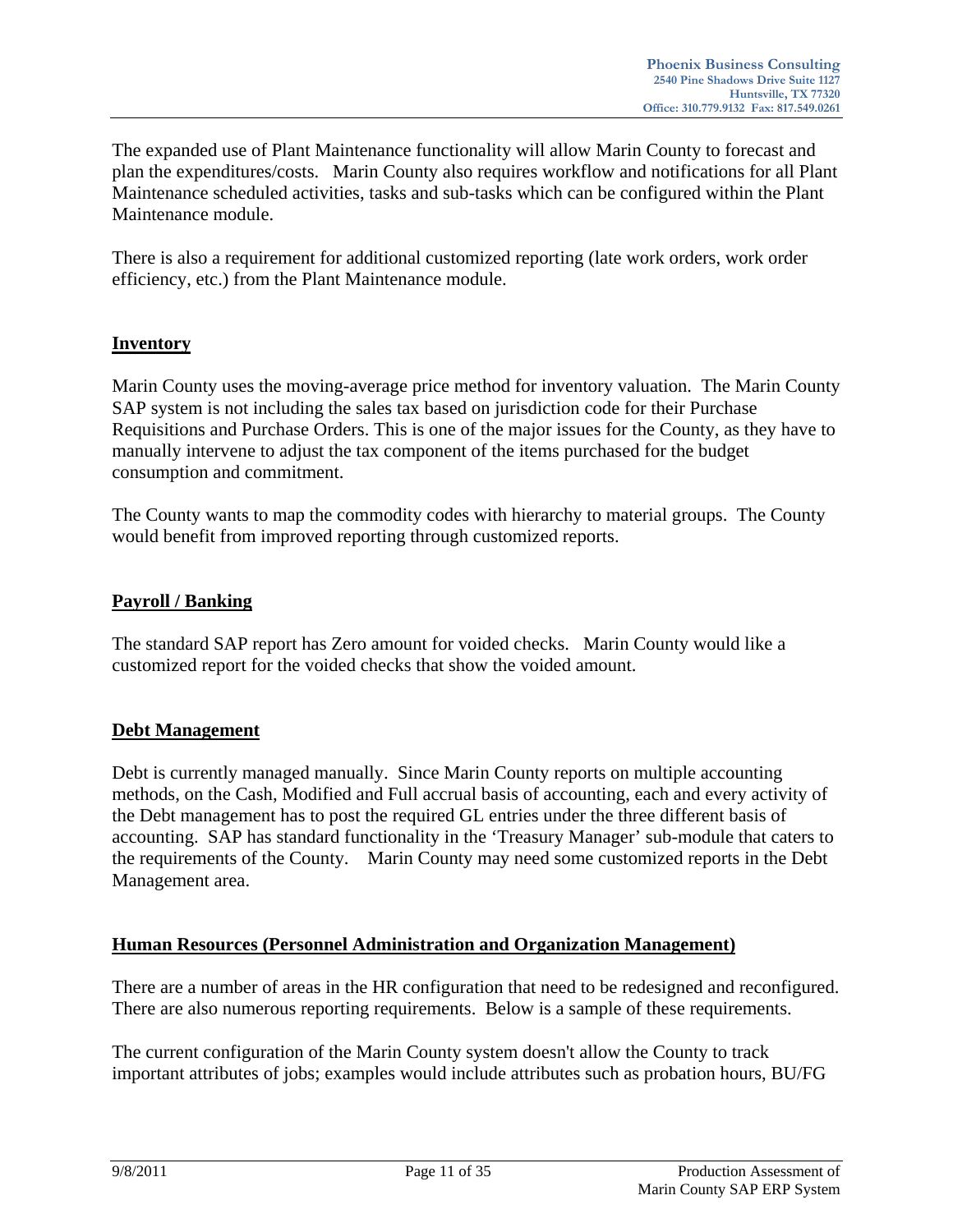attributes, etc. Marin County needs to redesign the system to effectively track these attributes, which are mainly used in time evaluation, payroll processing and HR reporting.

Marin County must also correct the employee work hours' data as the current work schedules are not accurately reflecting the assigned hours for majority of the employee population. In addition, there is a need to consider the impact of data from additional assignments in IT554 on the primary assignment, such as computing the total pay, and creation of holder relationship for the position assigned via IT554. Currently, this requires a manual workaround, which can be replaced with an automated process.

Another issue in the Marin County SAP system is that it is not possible to capture the Time in Job details, which plays a major role in business processes for Step increases, Performance Evaluation, RIF, etc. Reports must be built to get this data, based on the time data from the time management.

Additional improvements can be made through workflow. Existing workflows are not using the org structure. The current org structure must be realigned to better suit the workflow needs to avoid any major customizations in the future.

By introducing dynamic actions, Marin County can maintain some internal data controls to be used in time processing. This will help the County in time evaluation processing and reporting. The current system doesn't have the configuration in place to track the qualifications and licensing requirements on jobs, positions and employees. Marin County can start using this feature by configuring the Qualifications catalogue. This will greatly help the County to track the employees' qualifications. It assists managers in recommending the necessary training courses to their employees for obtaining the missing qualifications to perform their job responsibilities. Also, they can identify the required qualifications to keep employees on their development plan and improvement plan tracks.

Business process improvements can be made by empowering the managers and departments to initiate and approve the employee data changes by introducing the Personnel change requests module, which promotes self-service aspect of the HCM.

Currently, the majority of the County's reporting involves tedious processing of combining data from multiple reports outside of the system. This can be resolved by developing a new HR custom FLEX report, to report on any employee-related information.

The current SAP HR system can also be leveraged to meet some of the following critical requirements of the county:

 Ability to view budgeted vs. actual personnel expenses at any time. Assigning the licenses and certification details, automatic notifications upon reaching the Extra hire hour limits, job hours spent, automatic generation of termination check-list documents,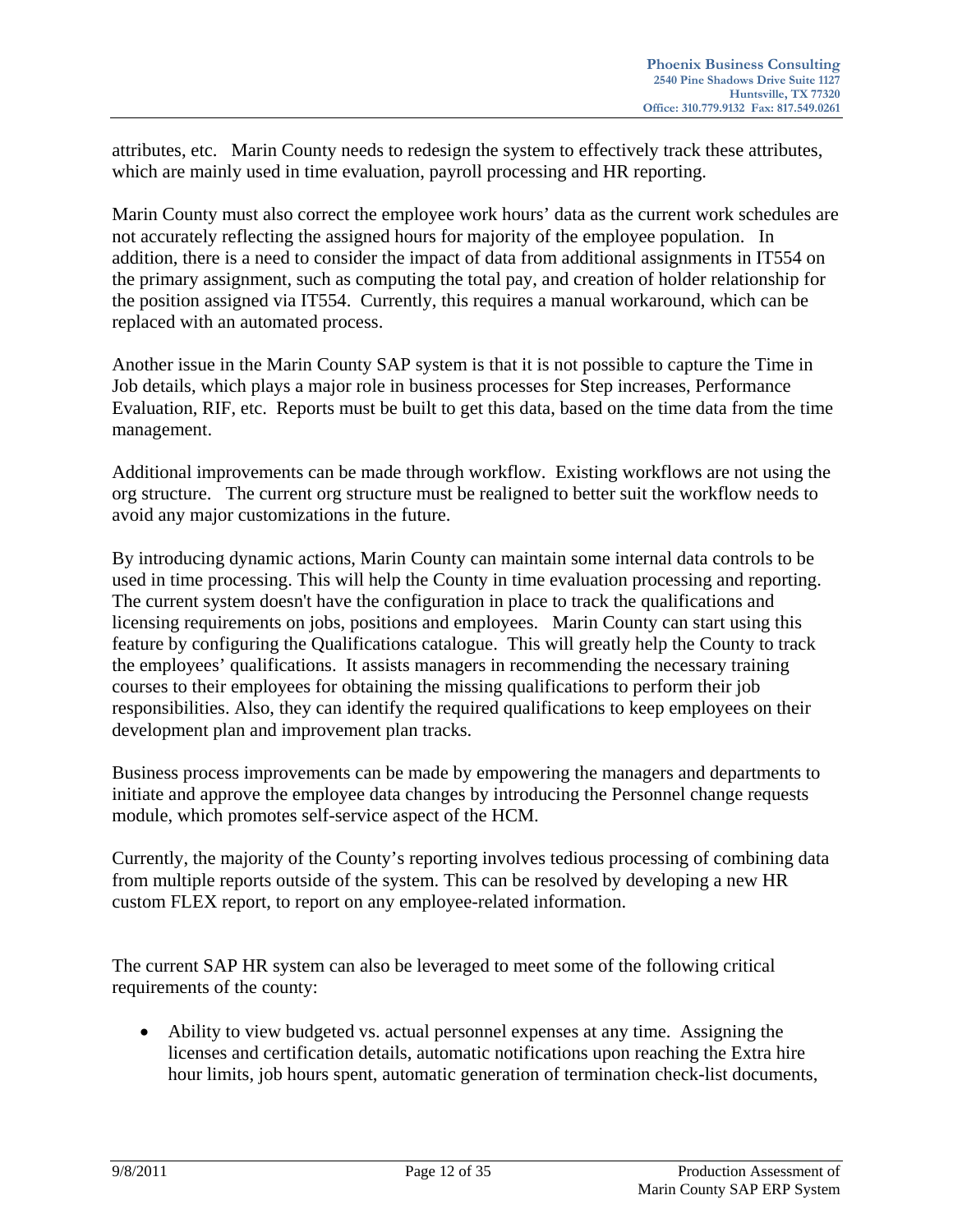Assigning the Licenses and Certifications details to the job in SAP can be accomplished by making use of the license and qualifications functionality.

There is a requirement for Arrears, Claims, Third-party Remittance, and FSET reporting.

## **Time and Payroll**

A number of areas in the Time configuration can be improved upon. Currently, the County captures the employee's working time, and exception time in the employee's time sheet. However, the time entry process lacks sufficient validations at the point of entry and it is left up to the approving managers to verify the time for accuracy. By enforcing validations at the point of entry, the County can reduce the number of errors in the system, the amount of reliance on approving managers to verify accuracy, thus reducing the cycle time.

Another major concern is that employee master data does not accurately represent the actual work schedule rule or work hours. This is an on-going issue since the initial Go-Live, as not all work schedule rules were designed and configured in SAP during the implementation. This means that the majority of the population is assigned with a generic 24-hour work schedule rule, which is incorrect. In order to effectively use the time management module in SAP, it is critical to have the accurate work schedule rules assigned to the employees. It is difficult for the absence quota accruals to be accurate, if employees' assignment hours are not accurate. Any inaccuracies in absence quota balances are directly tied to incorrect payments since it may cause either an over deduction or an under deduction of absence quotas. Assigning an employee to a 24-hour schedule allows employees to record more than 8 hours of absence. This may not accurately reflect the true absence of the employee. All these issues reinforce the need to look at the method in which the work schedule rules have been designed and revise the configuration to meet the needs of the County.

There are some issues with quota accruals when a job change is involved. The absence accrual rules need fixes to address issues when employees are moving to different jobs. Currently, the quota payouts are not automatic at yearend or upon employee separation from the County. We can come up with rules so that the system will automatically calculate the quota payouts as per the business rules. Severance/Termination Pay can be performed through the Time Evaluation rules. IT0416 is a manual option. Based on the requirements given, the configuration for this area is available in SAP.

In the current system employees are burdened with calculating and entering their overtime (except for fire fighters). By configuring the overtime rules in the schema, we can automate overtime calculation to simplify the time entry process. We can automate the hours for shift differentials as well, which are currently being entered manually.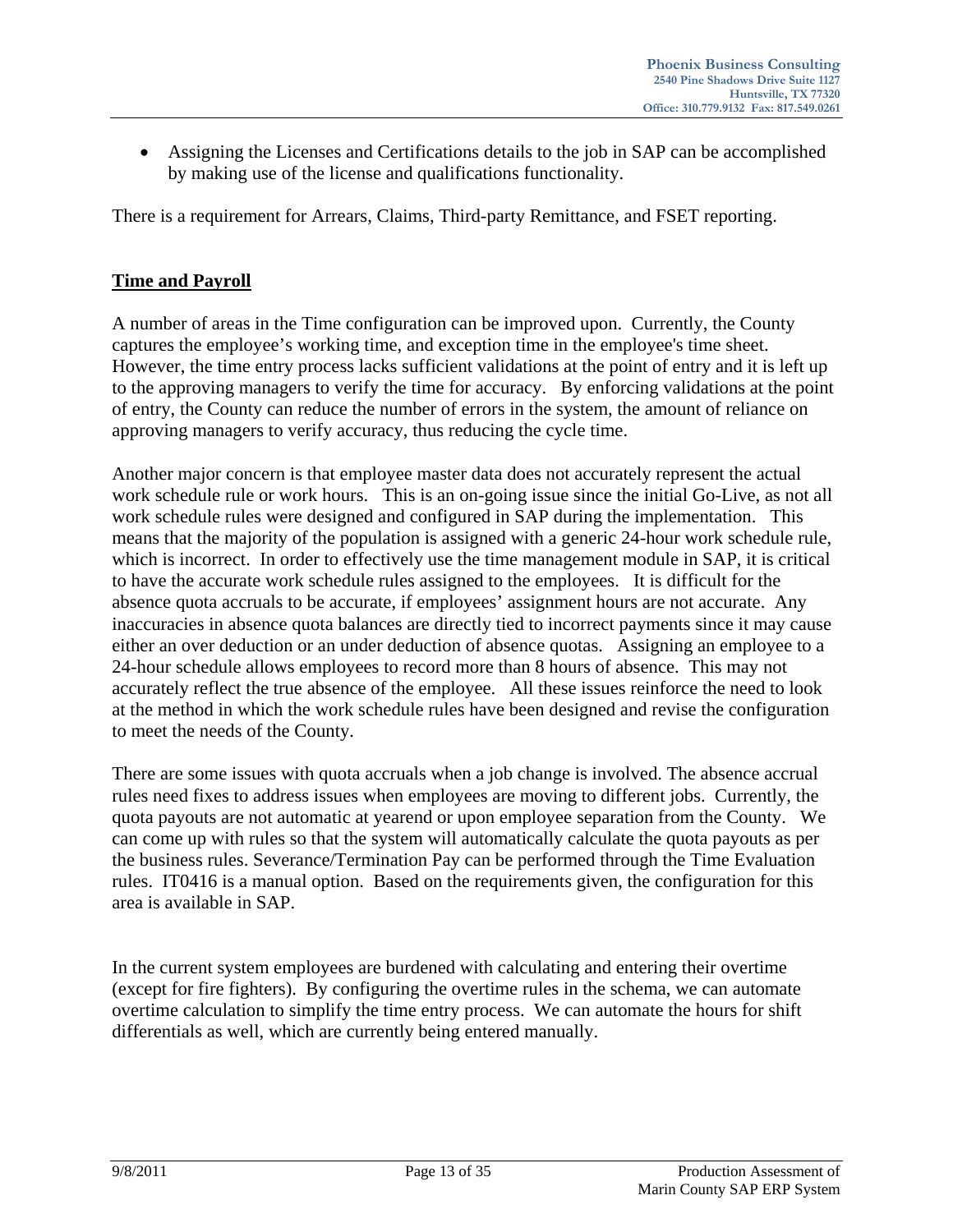Additional items that require attention include the ability to accurately track the employee time counters such as probation hours, job hours, extra hire hours, etc. These hours are important for seniority and for step advancement.

The County is currently using IT0554 to represent additional assignments the employee is holding, in addition to the primary assignment. Because of this, the County may have to add some additional validations/enhancements such as associating the entered time with the cost center assignment from IT554 and routing the entered time for those assignments to the appropriate supervisors for approval. The County needs to make sure that the employees are getting credit for hours from their additional assignments in quota accruals and in calculating the service years, job hours, etc. The County can enhance the time sheet to track the hours based and project according to their needs.

In payroll, we can build process model functionality offered by the standard SAP to combine multiple individual steps to build logical processes, such as ability to replace a lost check in one step. This will greatly improve process efficiency.

The current SAP Payroll/Time system can be leveraged to meet some of the following critical requirements of the County:

- The SAP system can be modified to meet other critical requirements, such as the ability to report project-based working times, ability for the time approval based on cost center and project hierarchy, catastrophic Leave process, workflow-based time approval, and the requirement for the Travel Excess Per Diem.
- For the requirement of Direct Pay for Benefits, where the net pay is less than zero, a process can be designed to arrange for the recovery of the benefits contributions from the employees to handle the negative net pay.
- Marin County also wants the ability to query and report from any field within the payroll module and for any time period. This requirement can be met, to some extent, using the standard reporting as well as through the use of the Query Manager tool.

For the requirement "Direct Pay for Benefits," a Payroll rule can to be inserted that would total all Benefits deduction for each employee and compare it with the net pay. If the net pay is positive (>zero), nothing will be done. If the difference is less than zero, then it will add back all Benefits deduction to the employee. In this case, we can trigger a wage type reporter and list the employees for whom the Benefit deductions are not being made. After that there is a manual process to arrange for the recovery of the non-deductions.

## **Benefits**

There are a number of areas in the Benefits section where we identified that the current requirement is not being met by SAP; these include configuration items, correspondence letters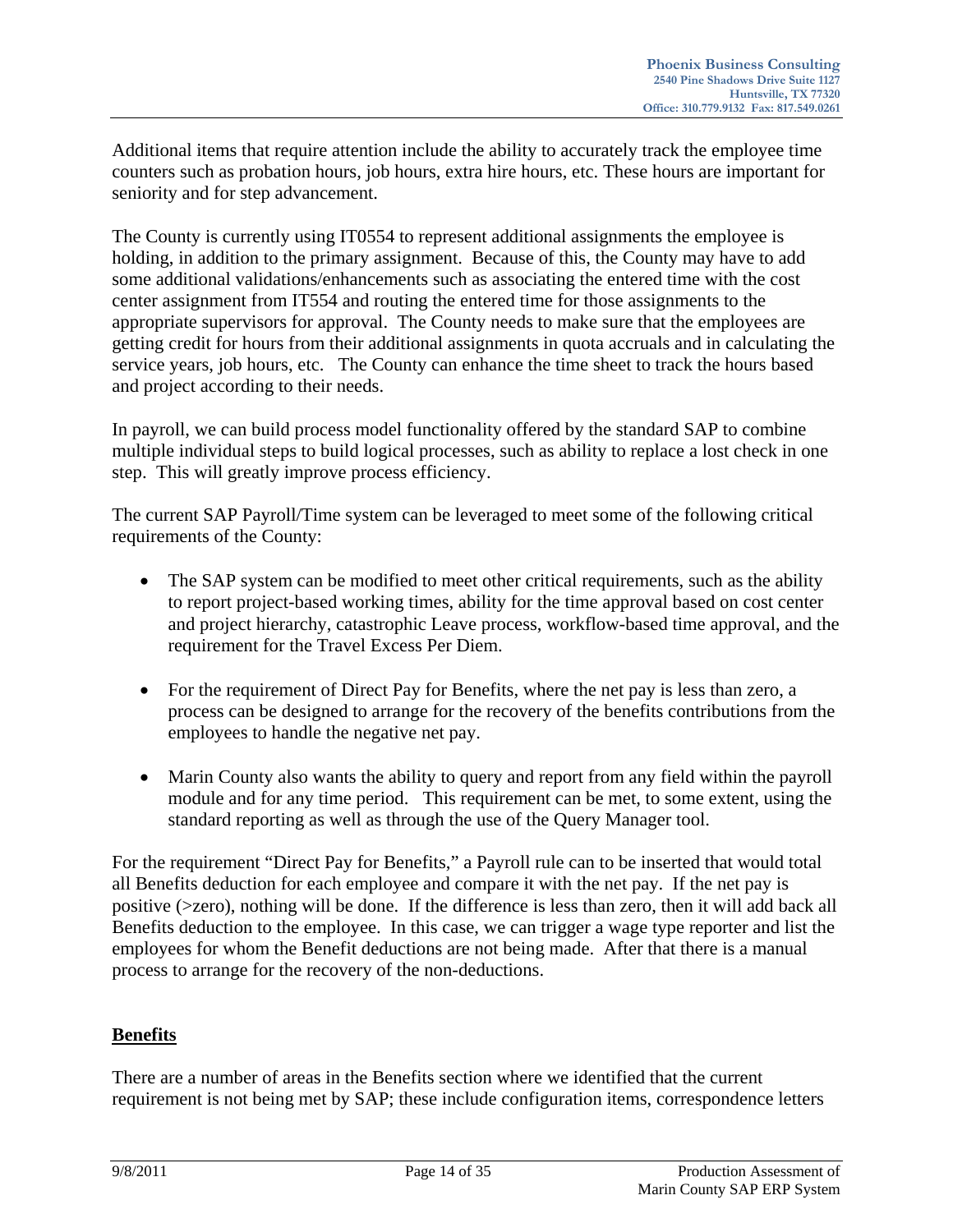which require creating SAPScript forms design and configuration in SAP, user exits and workflow.

Some of the items identified include:

- Configuration of the Family Medical Leave Workbench (FMLW) in SAP to meet Marin County's Family Medical Leave requirements
- SAPScript forms to meet the requirement to produce confirmation letters indicating the employee's current participation levels in all benefit plans
- Workflow and correspondence letters for termination of coverage for non-spouse dependents for either age or educational status
- Maintaining proof of continuing dependent coverage in SAP
- COBRA configuration in SAP to produce HIPAA benefits certificates including plan, coverage, dependent coverage, and social security number, dates, etc. (all the info required by feds)
- Open enrollment configuration (for example, to notify employees of benefit eligibility dates) and produce letters, emails and other notifications announcing open enrollment
- Benefit Eligibility configuration to accommodate linking retirement plans to the Bargaining Fringe group, etc.

Above is just a small sample of the requirements in the Benefits area. The configuration to resolve some of the requirements will involve configuration in the Benefits area as well as Payroll and Time. Some of the items, such as the ability to select benefits online through a Portal, will require SAP's Portal configuration. We have added 70 days of functional and technical consulting time to the ability to select benefits online in the Portal. However, this requirement can become a massive effort that requires extensive work and annual maintenance depending on the details behind the requirement.

## **Position Budget Control**

We reviewed the requirements for Position Budget Control from both the HR/Payroll requirements and the Finance/Funds Management/Budgeting requirements since the functionality is closely integrated with both HR/Payroll and Finance/Budgeting.

Currently, Position Budget Control functionality is not implemented in the County's SAP system. The personnel planning and position budgeting is carried out manually outside of the SAP system, which requires the County's business users to manually run reports in the SAP HR and Finance applications and merge the data via spreadsheets and other planning tools.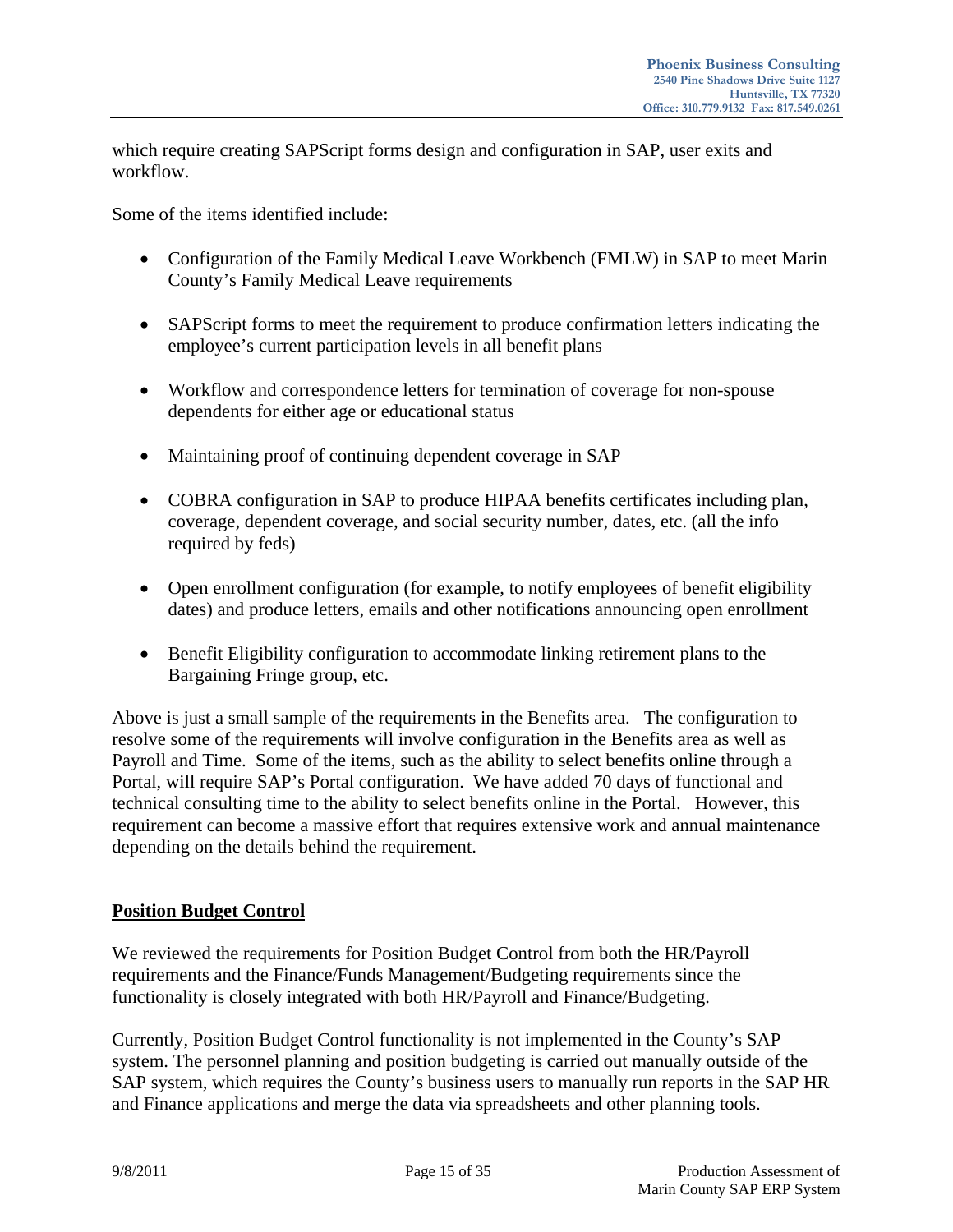The Position Budget Control (PBC) process is cumbersome, and may not provide an accurate analysis for "What-if" scenarios. Using SAP's Personnel Cost Planning and Simulation (PCP) functionality and Position Budget Control (PBC) functionality, the County can accurately perform full cost salary analysis for the budget according to the County's requirements. Using this functionality the data used for full cost salary analysis is readily available in the HR, Benefits and payroll modules, and it will allow for real time integration to the SAP Personnel Cost planning and Budget modules. SAP's PCP component will enable the County to execute operational personnel cost planning by planning the employees' wages and salaries, employee benefit costs, and further education and training costs. It can simulate different planning scenarios that are based on various assumptions and analyze the effects they have on the County. Personnel Cost Planning and Simulation supports strategic personnel management and the overall strategy of the County.

You can execute cost planning runs for individual organizational units, parts of an organizational structure, or for the entire organizational structure. The functionality's integration with SAP's Business Information Warehouse (BW) will enable the County to monitor the plan continuously and execute detailed reports.

## **Learning Solution:**

Marin County is currently using the SAP Training management solution for internal training activities. However, for any external courses the employees are attending, the tracking is being handled manually by the training administrators by setting up the courses and then registering employees on the backend. The external vendor course offering can be integrated with the Learning Solution course catalogue by implementing/upgrading to the SAP Enterprise Learning, which is SAP's premier tool for the Learning Solution. It is possible to offer WEB-based training and virtual classroom training using the Enterprise Learning Solution.

By using the Enterprise Learning Solution, managers can recommend (via MSS) the mandatory courses for the employees as part of their training plan during performance appraisals. These mandatory courses are then visible to the employee in the learning portal, to enable the employee to book or pre-book those courses.

Marin County can also make use of the profile matchup feature to propose the desired courses for the employee to match the qualification profiles of position or the employee's development plan. Currently, the County has already purchased the software for Enterprise Learning, but the solution has not been implemented.

The other area that has the potential for improvement is the correspondence activity in the Learning Solution. Currently, all email notifications regarding course bookings, course cancellations, booking cancellations, etc. is being handled by a custom workflow solution, which is resource consuming and is not flexible. This can be improved by switching to the standard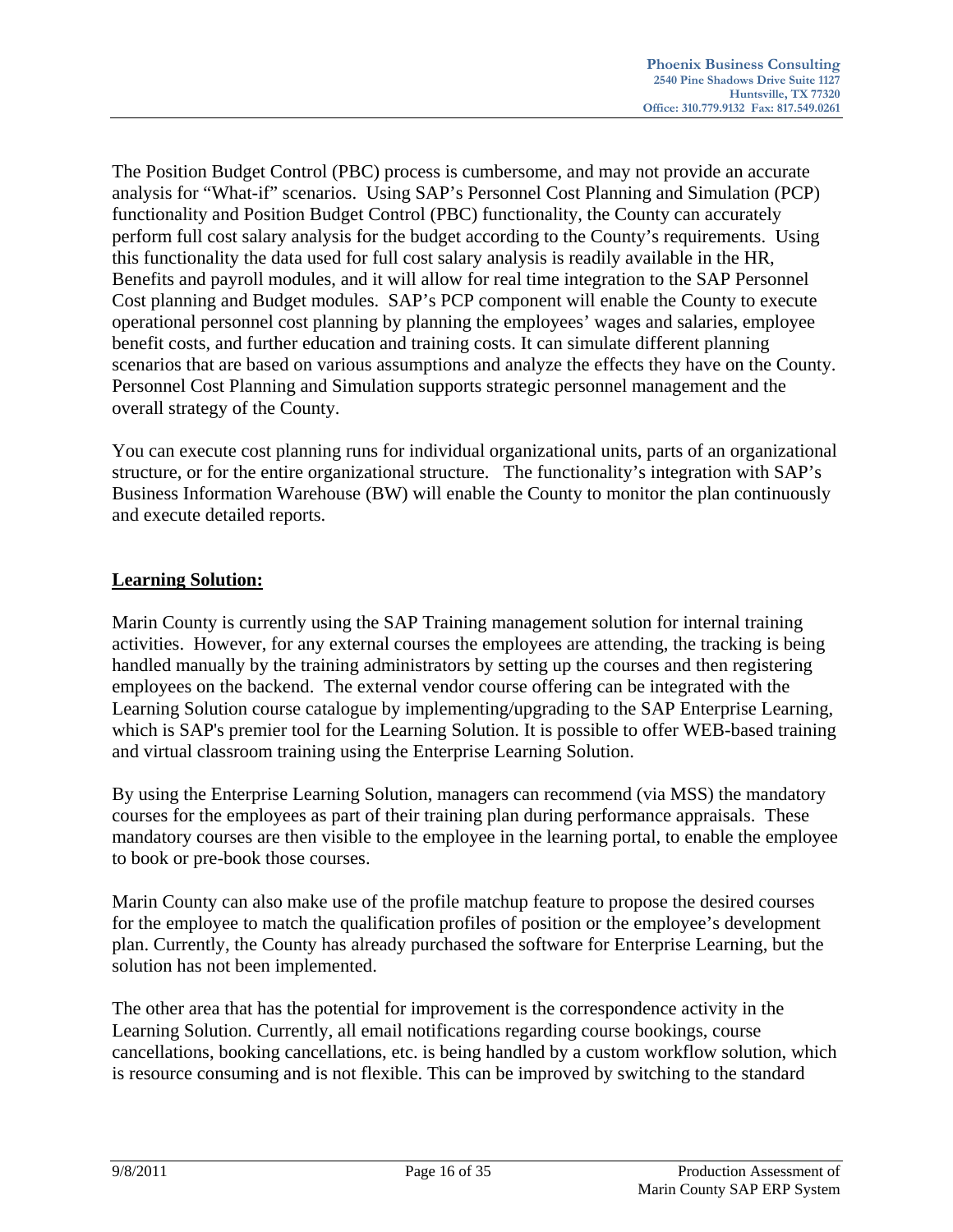request-based correspondence. The standard SAP solution offers flexibility by allowing the administrators to change the letter contents and provides the ability to add attachments to emails.

The current SAP system set up allows the employees to enroll in courses without requiring the supervisor approval. The reason for this is because the current organization structure is not accurately reflecting the line manager relationship for some departments. This requires revisiting of the org structure maintenance process in SAP Organization Management as some of the processes such as reassigning the position to a different department in the case of employee transfer, are resulting in incorrect assignments of the organization structure. The approval process can be enforced on special courses only, if required.

The current practice at the County is to track the individual attendees from each external agency under one external attendee ID. This doesn't provide a clear picture of individual attendees that are enrolled / attended the courses. This can be improved by mapping external agencies to companies in the Learning Solution and then by setting up the individual attendees as external attendees. By doing it in this manner, these attendees can be assigned to the companies that they represent. This allows a clearer picture of external attendance tracking for the County-conducted training courses. Finally, the security can be improved by restricting the training administrators to the departments they are responsible for handling the training tasks.

## **Employee Self Service (ESS) and Manager Self Service (MSS)**

Currently, the County is using very limited functionality of SAP's Employee Self Service for changing the address, emergency contact information, and displaying of some personal data. It can leverage the enhanced and complete functionality offered in the latest releases of ESS and MSS modules to push the self-service activities to employees and managers. This also forms the foundation for the self-service in Performance Management, E-Recruitment, Learning Solutions, and personnel change requests.

ESS helps employees to record the working times and absences online, using user-friendly web interfaces. The single sign-on feature improves the usability of the system. The current process involves having employees login to the system and manually select their name from the list for the time entry. Also, they can view and print the time sheets conveniently from ESS I-view. Managers can perform the following activities online for their employees using the MSS: Administering Employee HR Data, Approve Employee Time and Attendance, Manage Recruiting and Employee Career Planning, Manage Employee Development and Succession Planning, Manage Enterprise Learning Strategies.

## **Performance Management**

Performance Management functionality is not currently implemented in the County's SAP system. Employee performance management with the SAP Human Capital Management can assist Marin County to effectively plan, assess, optimize, and analyze the performance of the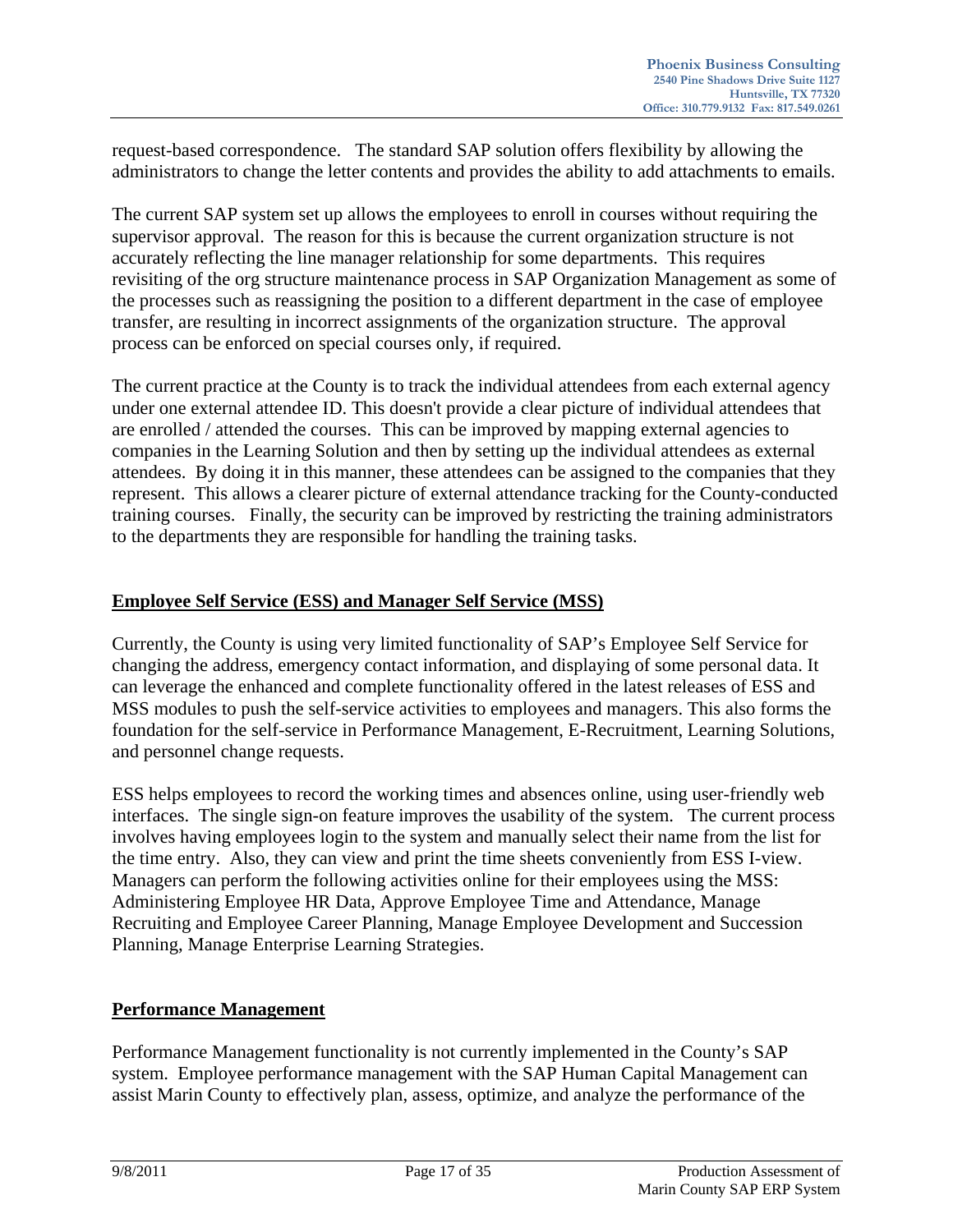Marin County workforce. Using this tool, Marin County can set individual objectives by cascading the enterprise strategy; they can assess and manage performance through feedback, development, and appraisals, and reward the employees accordingly. The solution supports many different types of assessments, including 360-degree and self-assessments. Performance Management in SAP allows measurable comparisons, supports performance-based compensation, and promotes personnel development that is in line with Marin County's objectives. The solution is highly adaptable, allowing the system to tailor both the content of the performance feedback documents and processes to the needs of the organization. Workflows streamline the process, and reports help to measure and optimize the processes. Objectives can be monitored using key figures and appropriate benchmarking.

In Performance Planning, line managers can easily create team goals and cascade these goals to their direct reports. Individual objectives agreed upon between employees and managers along with appropriate dates and timelines for meeting the objectives are easily entered into the software. Integration between the SAP Enterprise Learning environment and the employee development features of SAP's Human Capital Management system will allow Marin County to monitor an employee's individual training and development progress throughout the year.

## **Recruitment**

Recruitment functionality is not implemented in the County's SAP system. SAP Recruiting in the mySAP Human Capital Management module offers numerous features. It provides talent relationship management functionality to enable proactive sourcing. The software is a comprehensive solution for recruiting both internal employees and external candidates. It includes a global pool of candidates to enable access to the best talent regardless of location. The software encompasses screening and selection tools to quickly help work through large numbers of applicants and includes robust applicant tracking functions to ensure the proper organization and documentation of recruiting practices. It provides business intelligence through the use of SAP Query and the SAP Business Information Warehouse.

## **Labor Relations**

Labor Relations requires building a custom infotype as part of the Employee Master Data. The Infotype will capture information such as disciplinary information, grievances, ADA accommodations, and the Classification Appeal Process. It will require a technical resource for 1 month to create the Infotype and build reports.

As the data entered under labor relations is subject to confidentiality, authorization can be controlled at the infotype level. Authorization management is structured so that only employees with the appropriate authorization can access this data. This protects the data from unauthorized access.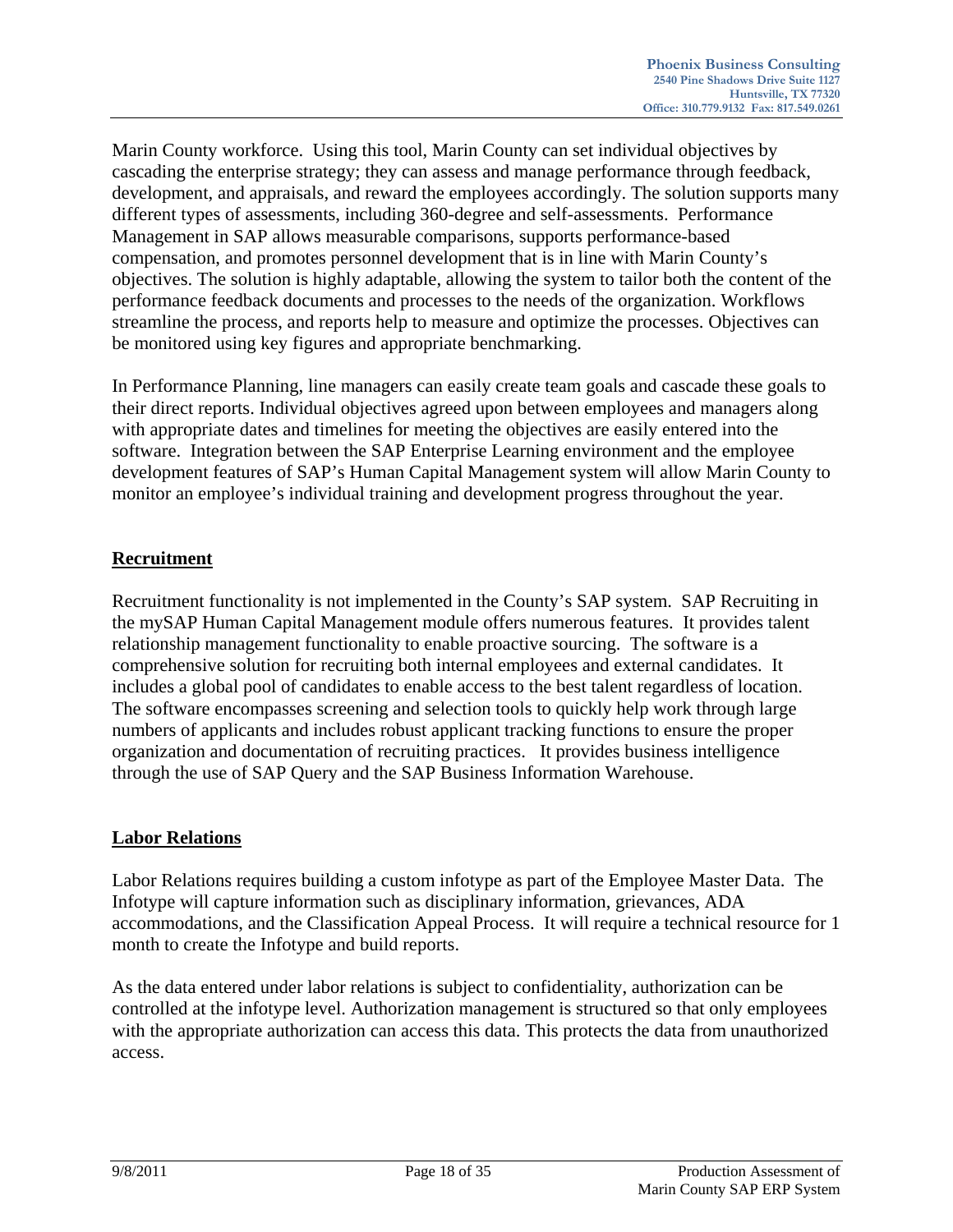## **Risk Management:**

SAP has some features that the County is looking for in the area of Risk Management under the "Occupational Health" section of SAP's Environmental Health and Safety (EHS) component. This component supports general employee occupational healthcare in the County, as well as the planning and execution of special health surveillance protocols.

The 'Medical Service' component allows the County to enter and manage all the necessary examination data, such as diagnoses, examination results, and work restrictions for health reasons. It allows the importing of the results of medical tests from external systems. Users can access and edit all the data on the case history of a person, as well as the data on consultations and follow-up activities (medical measures).

The 'Injury/Illness Log' component enables the County to enter and manage data in the SAP system for any inter-company medical treatment. This includes first aid in the event of accidents or minor injuries, and treatment of old injuries. As the data entered and processed for occupational health is often subject to medical confidentiality, the authorization concept used in the Occupational Health component is of particular importance. Authorization management is structured so that only the employees with the appropriate authorization can access medical data. This protects the data that is subject to medical confidentiality from unauthorized access. As not all of the County's requirements are supported in the 'Occupational Health' component, there may have to be some degree of customization in other areas of SAP, such as SAP HR and Payroll to meet all the County's requirements.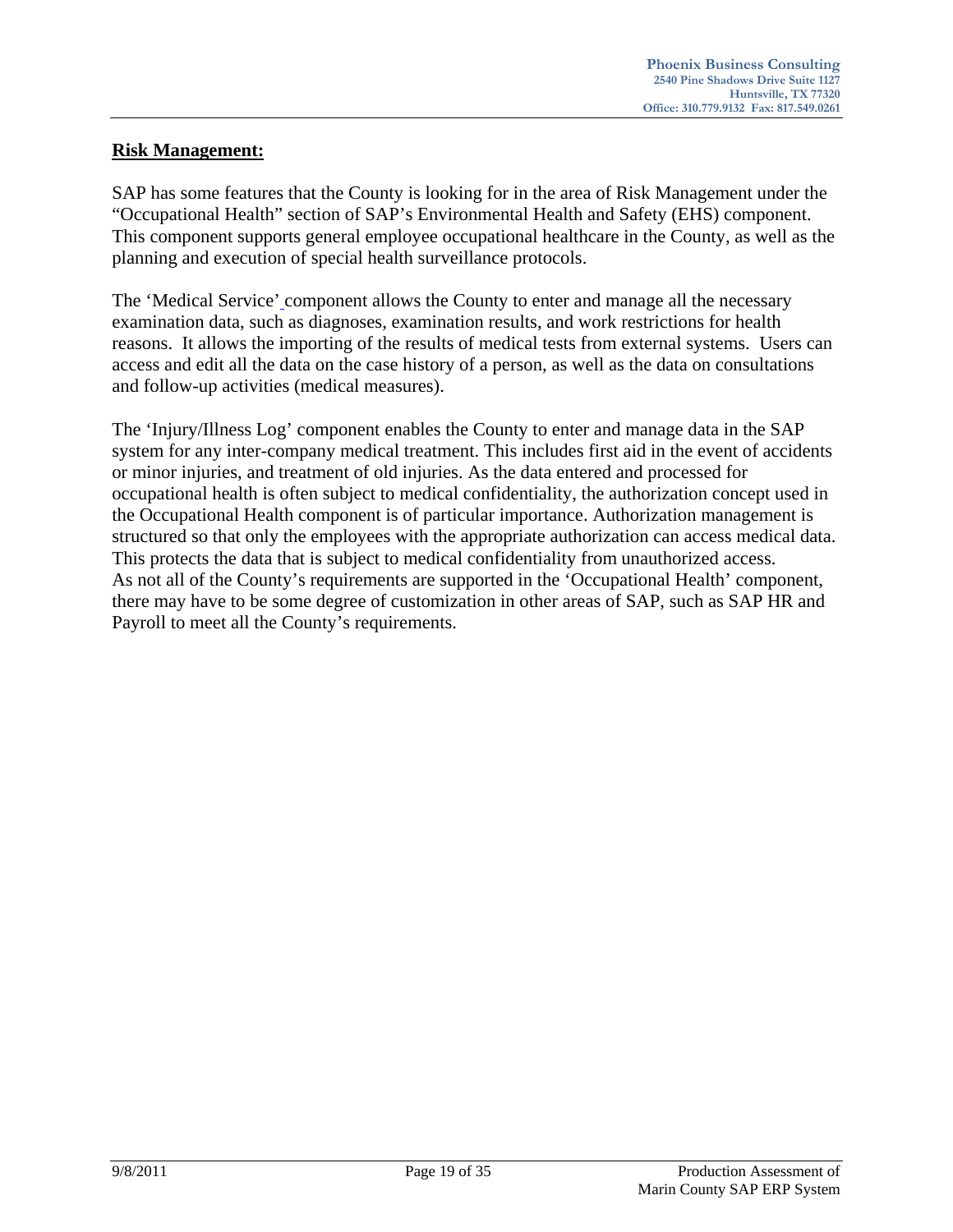## **High-level Project Plan Based on Current Marin County Resources:**

Outlined below is a sample plan of one method in which Marin County could implement some of the functionality outlined in this document. This Plan assumes each mini-project has a full time Marin County resource and there are resources to run some of the mini-project concurrently. This does not include the resource requirements from the infrastructure, basis, security and BI teams.

Given the Marin County resource constraints, the County will have to spread out the miniprojects over a longer time frame. It is critical to have Marin County resources fully dedicated to the project, as the consultants need the Marin County resource to provide the consultants with the detailed requirements, work with the consultants in developing the fixes (to ensure appropriate knowledge transfer) and test/document the process. Best business practices require a high level of input from the Marin County resources to ensure the system will be set up to meet their requirements.

We have made many assumptions in coming up with the sample project plan below. One assumption is that the project would start at the beginning of June. Another assumption is that the County has sufficient resources to work on multiple projects concurrently. Given Marin County's resource constraints, we also assume that Marin County will have to prioritize all the break fixes and enhancements and only embark on those projects that have the highest priority.

We have assumed that the G/L, Financial Reporting, HR, Project Systems, FM Budget, Grants Management, Time/Payroll, Benefits, Inventory, Purchasing, Plant Maintenance, Cash, A/P, A/R, Banking (with Payroll integration), and Position Budget Control are the main priorities for Marin County. Last to be performed would be Debt Management, Learning Solution, Employee Self Service, Manager Self Service, Performance Management, Recruitment, Labor Management, and Risk Management. The plan will be modified once further discussions are held with Marin County as to what they believe are their requirements with the highest priority.

Marin County will need to staff at least 1 full-time SAP resource to each mini-project for the duration of the project, plus have other part-time Power Users dedicated to the project.

Given the limitations of Marin County staffing, we can embark on only 3 mini-projects at the same time: a Finance project, a Logistics project and a Human Capital Management (HCM) project.

For the Finance project, we would recommend that Marin County embark on the General Ledger fixes first, since the General Ledger is a base for SAP system and changes to the General Ledger affect other areas of SAP. The General Ledger and resulting financial reporting issues are critical issues to be fixed in the Marin County SAP system. FM/GM issues and the associated budgeting and planning issues should be addressed next.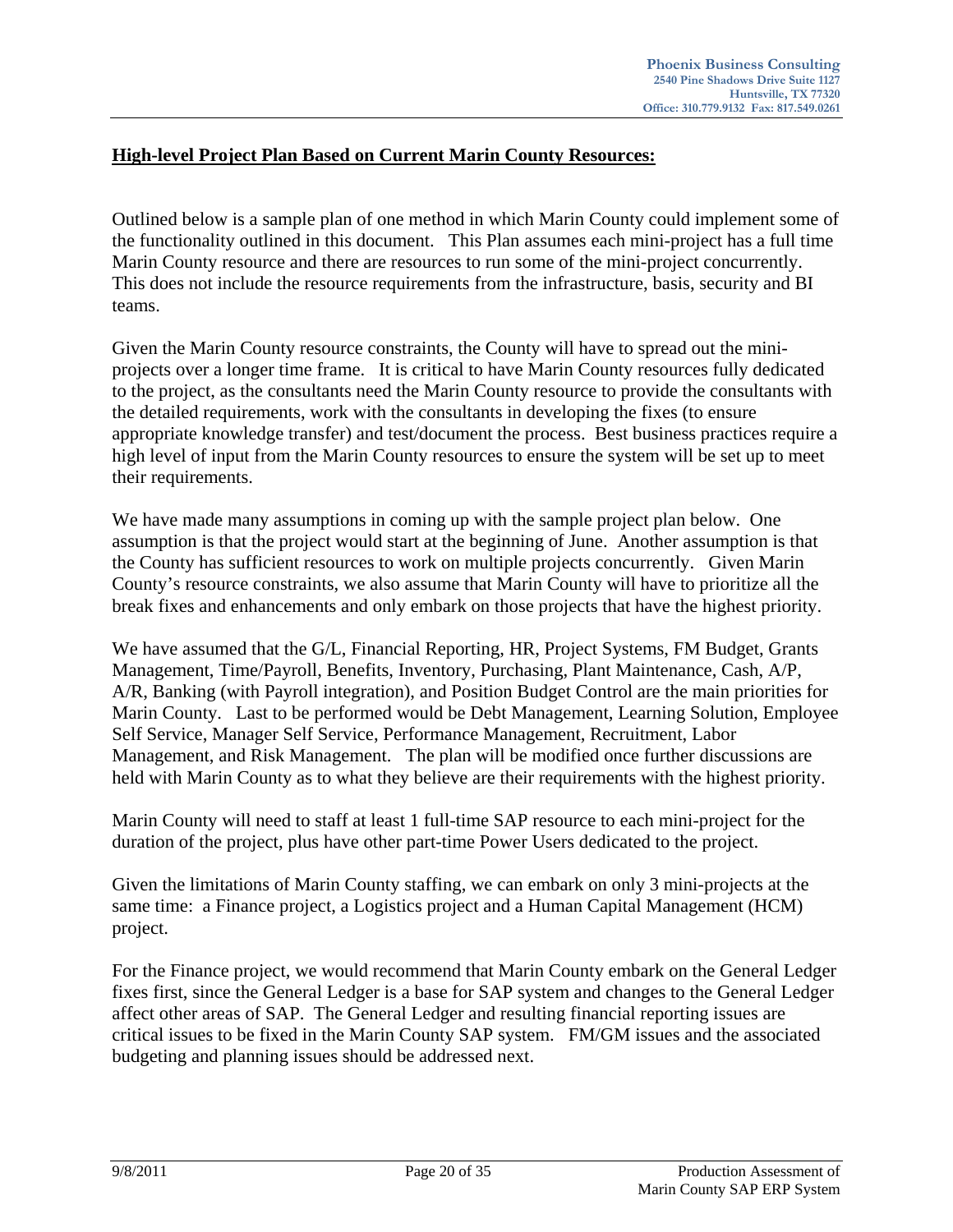An HCM project looking at the HR issues in Personnel Management and Personnel Administration components can start concurrently to the G/L project. Once the HR issues are resolved, payroll/time issues can be addressed. Position Budget Control, which is integrated with both HR/Payroll and FM should be addressed once the G/L, FM/GM planning issues and HR/Payroll issues have been resolved. We understand that lack of Position Budget Control functionality is a key pain point at Marin County and we could fast track this mini-project sooner, by prioritizing and addressing the key integration points in the Finance and HCM areas. The schedule of Position Budget Control could be fast tracked after more detailed discussions and planning with the Marin County SAP Support team. For discussion purposes we have put in the Position Budget Control with a start date of Feb. 2012, overlapping it with the Benefits miniproject.

A third mini-project involving Logistics could start at the same time as the G/L and HCM projects. For the Logistics mini-project, we would start with Project Systems first, since the Project Systems configuration will affect the budgeting component of the FM/GM project. Once the Project Systems project is completed, Marin County could address its Purchasing and Plant Maintenance implementations.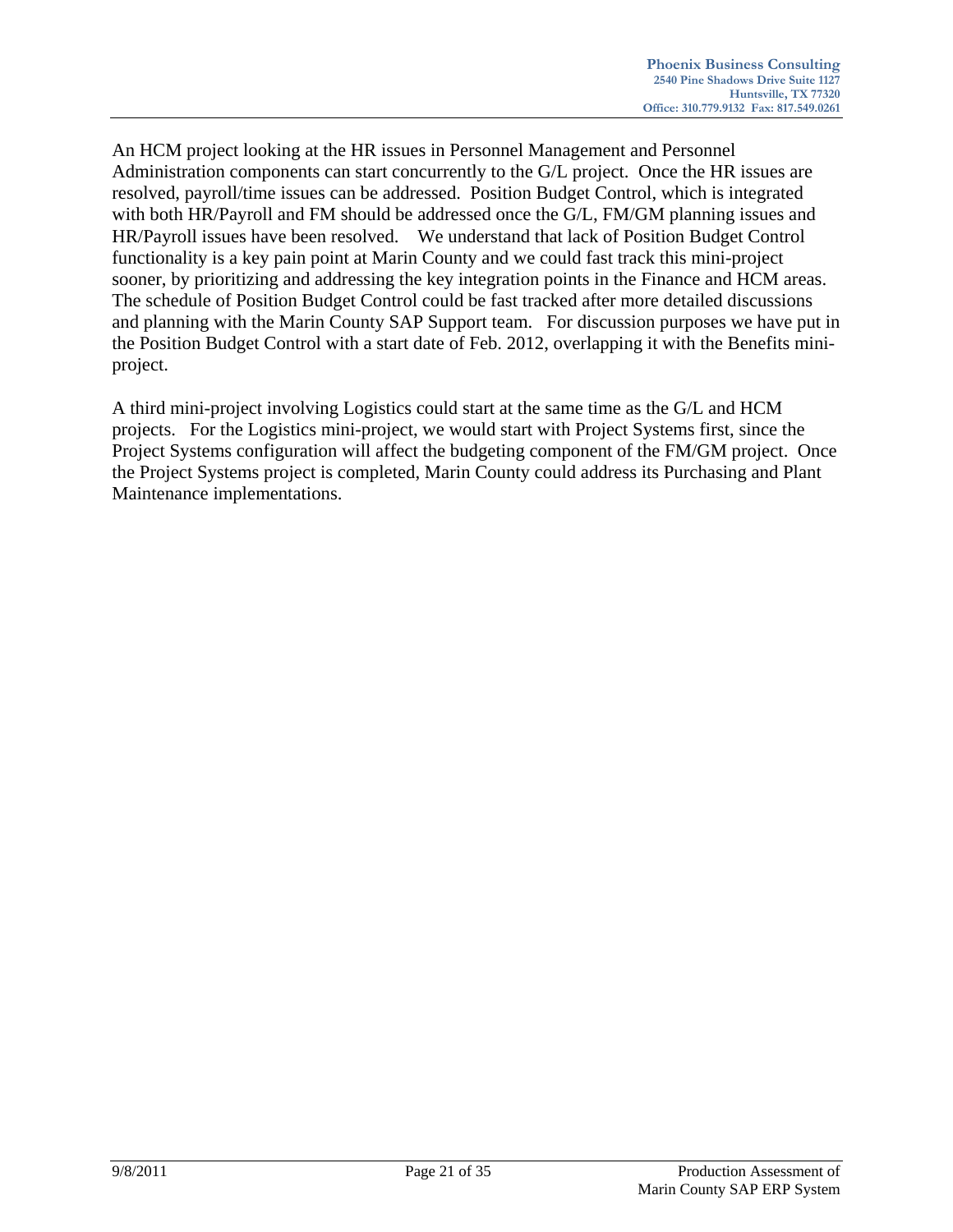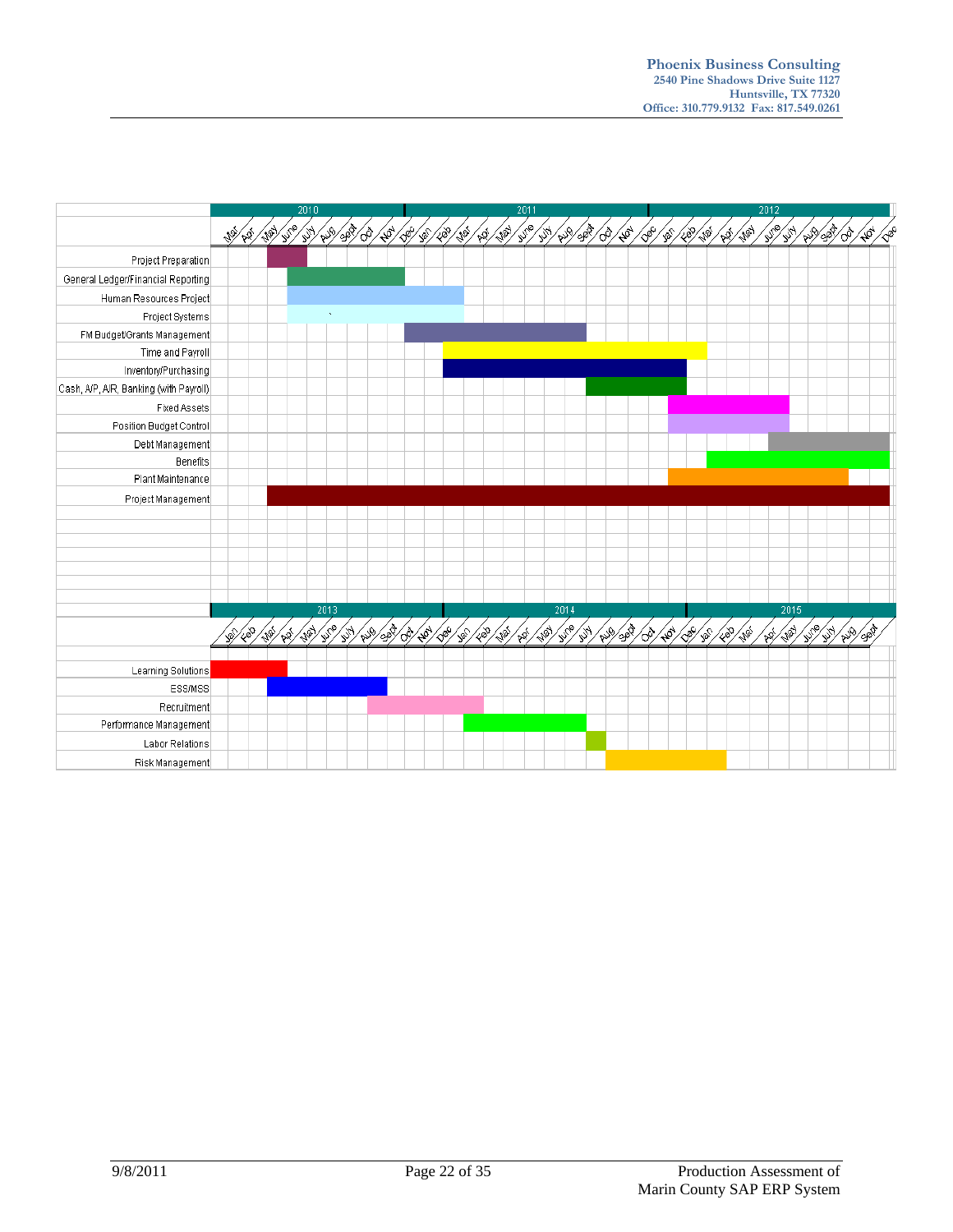Assuming that Marin County implements every module, examples of Marin County staffing requirements are:

| <b>Area</b>                               | <b>Marin County Staffing Requirement</b>                                      |
|-------------------------------------------|-------------------------------------------------------------------------------|
| General Ledger/Financial<br>Reporting     | 1 Full-Time resource for 6 months, plus part-time from Power Users            |
| <b>Human Resources</b>                    | 1 Full-Time resource for 9 months, plus part-time from Power Users            |
| Project Systems                           | 1 Full-Time resource for 9 months, plus part-time from Power Users            |
| FM Budget/Grants<br>Management            | 1 Full-Time resource for 9 months, plus part-time from Power Users            |
| Time and Payroll                          | 1 Full-Time resource for 13 months, plus part-time from Power<br><b>Users</b> |
| Inventory/Purchasing                      | 1 Full-Time resource for 12 months, plus part-time from Power<br><b>Users</b> |
| Cash, A/P, A/R, Banking<br>(with Payroll) | 1 Full-Time resource for 5 months, plus part-time from Power Users            |
| <b>Plant Maintenance</b>                  | 1 Full-Time resource for 9 months, plus part-time from Power Users            |
| Learning Solution                         | 1 Full-Time resource for 4 months, plus part-time from Power Users            |
| <b>Risk Management</b>                    | 1 Full-Time resource for 4 months, plus part-time from Power Users            |
| <b>Labor Relations</b>                    | 1 Full-Time resource for 1 months, plus part-time from Power Users            |
| ESS/MSS                                   | 1 Full-Time resource for 6 months, plus part-time from Power Users            |
| Performance Management                    | 1 Full-Time resource for 6 months, plus part-time from Power Users            |
| Recruitment                               | 1 Full-Time resource for 6 months, plus part-time from Power Users            |
| <b>Benefits</b>                           | 1 Full-Time resource for 9 months, plus part-time from Power Users            |
| <b>Position Budget Control</b>            | 1 Full-Time resource for 6 months, plus part-time from Power Users            |
| <b>ABAP</b>                               | 2 Full-Time resources dedicated for 30 months if all the modules are          |
|                                           | to be implemented to work in conjunction with the consultants.                |
| <b>Basis and Security</b>                 | 2 Part-Time resources (25-50%) for the duration of the project                |
| <b>Project Management</b>                 | Marin County resource for a minimum 50% to 100% FTE dedicated                 |
|                                           | to managing the project throughout the course of the project.                 |

Assumptions made Project Plan:

- 1. Each of the sections above is a mini-project and there will be a functional consultant working in each of the major areas defined above for the duration of the project. There will be a pool of ABAP resources working across the mini-projects as required.
- 2. The proposed Project Plan assumes sufficient Marin County resources to assist the consultants. If there are resource constraints among the Marin County staff, the timelines can be adjusted to reflect those resource constraints.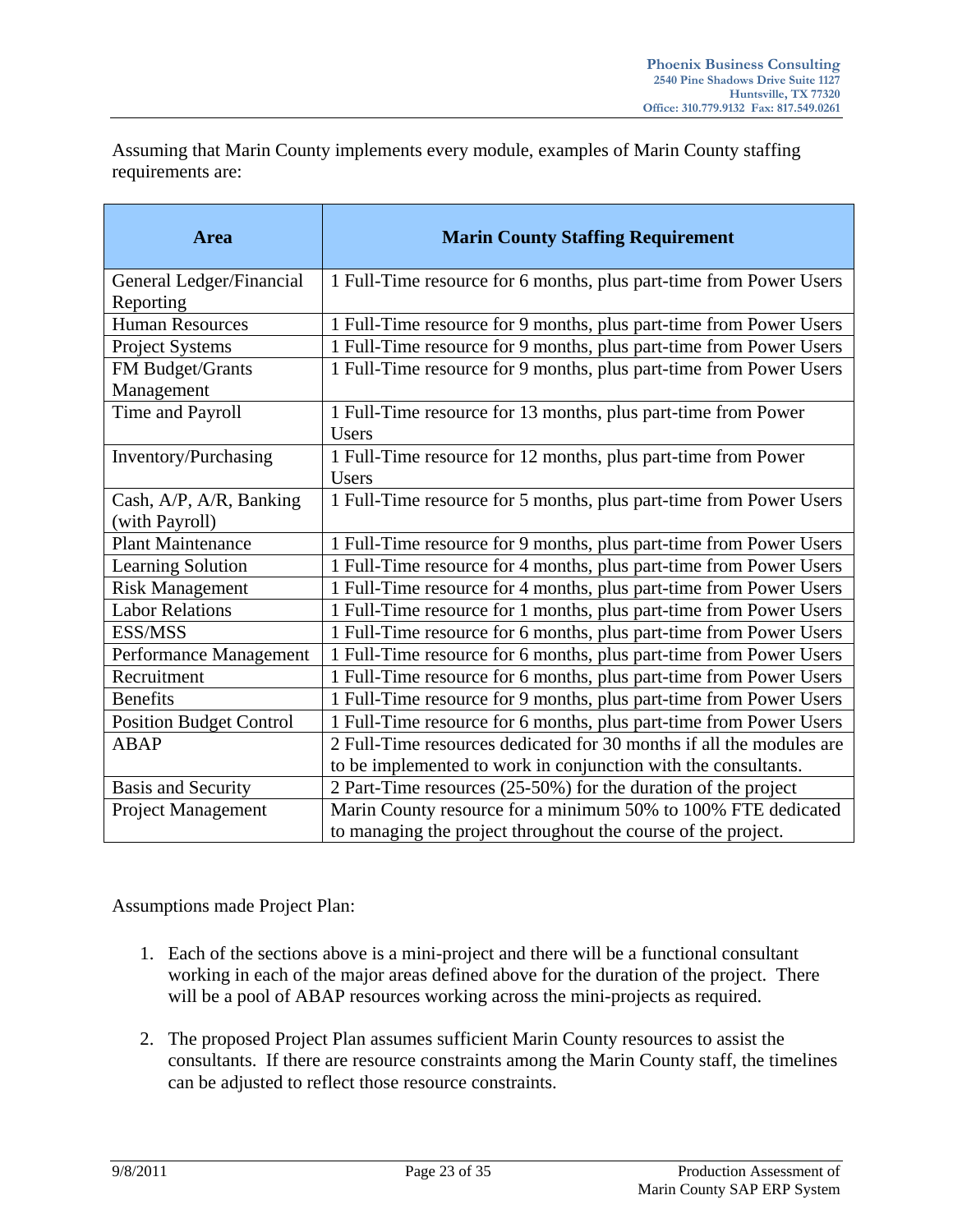- 3. The proposed Project Plan dates are based on our understanding of the requirements and our analysis to date. As additional information is obtained, the dates may change.
- 4. The start and end dates of the mini-projects can be adjusted to reflect the priorities of Marin County.
- 5. The timelines assume that the requirements will be gathered by the Marin County staff and provided to the consultants.
- 6. Each of the mini-projects will require a full time Marin County resource. Based on our plan with unlimited resources above, we would require 5 Marin County resources on April 2010 (one for General Ledger/Financial Reporting, Human Resources, Project Systems, FM Budget/GM and Payroll). The Marin County dedicated resource would be available for requirements gathering, test script preparation for integration, user acceptance testing, user documentation, process definition and documentation, knowledge transfer, and go-live support, among other activities. If Marin County resources were not available to work with the consultants, the plan would have to be modified. A final timeline can be worked out in conjunction with Marin County during the project preparation phase of the project.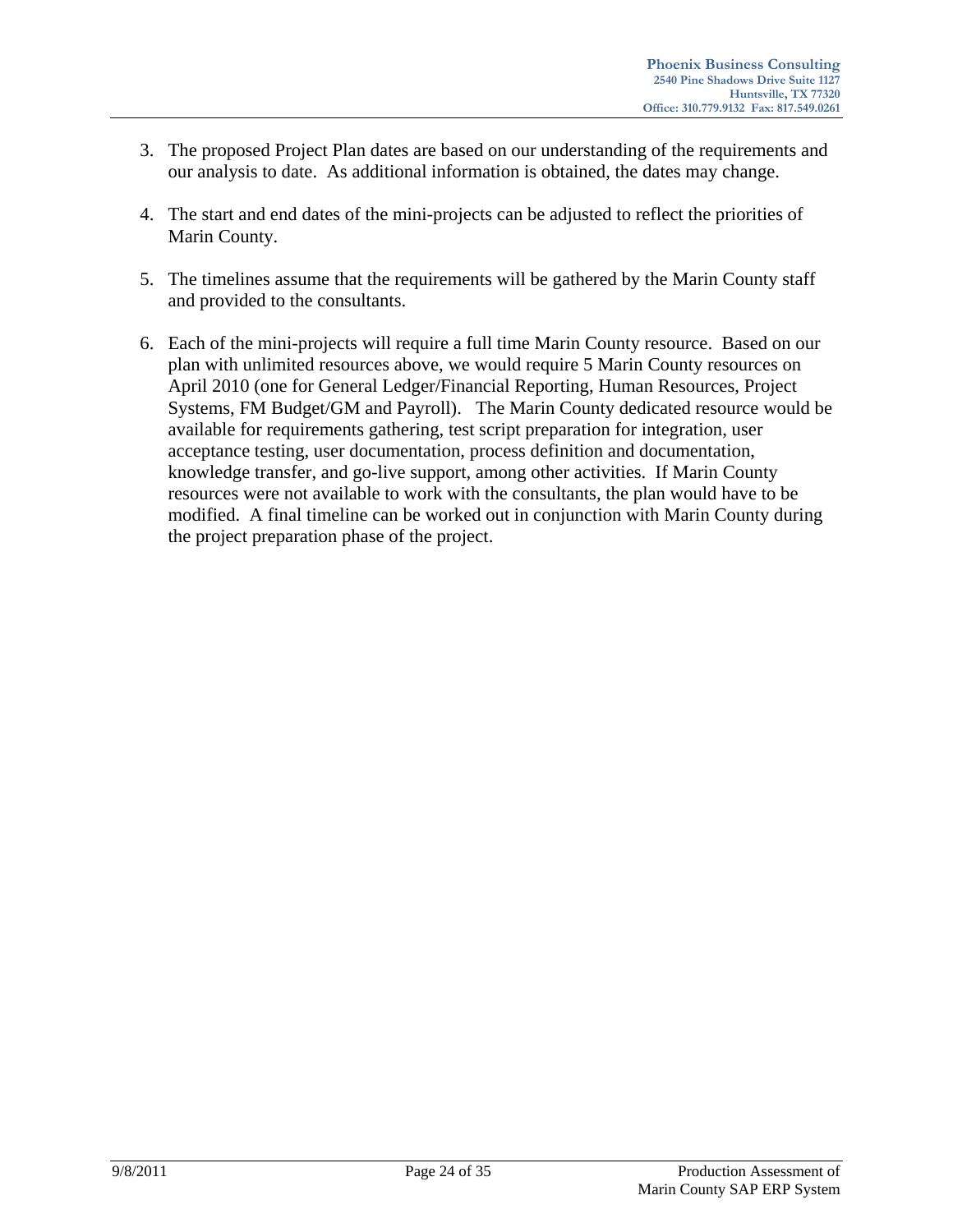## **Summary of Hours/cost to fix the problems identified – Phoenix Business Consulting**

#### **Repairs to Existing Modules Implemented at Marin County**

Identified below are our estimates to perform the repairs on existing modules implemented at Marin County.

| Area                    | Number<br><sub>of</sub><br>Functional<br>Hours | Rate per<br>Hour | Number of<br>Developer<br>Hours | Rate per<br>Hour | <b>Total Cost</b> |
|-------------------------|------------------------------------------------|------------------|---------------------------------|------------------|-------------------|
| General Ledger          | 1000                                           | \$175            | 300                             | \$125            | \$212,500         |
| Grants                  |                                                |                  |                                 |                  |                   |
| Management              | 1060                                           | \$175            | 240                             | \$125            | \$215,500         |
| Purchasing              | 1410                                           | \$175            | 1660                            | \$125            | \$454,250         |
| FM Budget               | 340                                            | \$175            | 240                             | \$125            | \$89,500          |
| Cash/Treasury           | 170                                            | \$175            | 60                              | \$125            | \$37,250          |
| Accounts                |                                                |                  |                                 |                  |                   |
| Receivable              | 90                                             | \$175            | 50                              | \$125            | \$22,000          |
| <b>Project Systems</b>  | 1380                                           | \$175            | 790                             | \$125            | \$340,250         |
| <b>Accounts Payable</b> | 440                                            | \$175            | 310                             | \$125            | \$115,750         |
| <b>Fixed Assets</b>     | 710                                            | \$175            | 320                             | \$125            | \$164,250         |
| Inventory               | 600                                            | \$175            | 410                             | \$125            | \$156,250         |
| Payroll/Banking         | 70                                             | \$175            | 100                             | \$125            | \$24,750          |
| <b>Human Resources</b>  | 1150                                           | \$175            | 1120                            | \$125            | \$341,250         |
| Time & Payroll          | 1980                                           | \$175            | 200                             | \$125            | \$371,500         |
| <b>Benefits</b>         | 1500                                           | \$175            | 1500                            | \$125            | \$450,000         |
| Documentation           |                                                |                  |                                 |                  |                   |
| and Training            | 200                                            | \$175            | 200                             | \$125            | \$60,000          |
| Project                 |                                                |                  |                                 |                  |                   |
| Management              | 2000                                           | \$200            |                                 |                  | \$400,000         |
| Totals                  | 14,100                                         |                  | 7,500                           |                  | \$3,483,000       |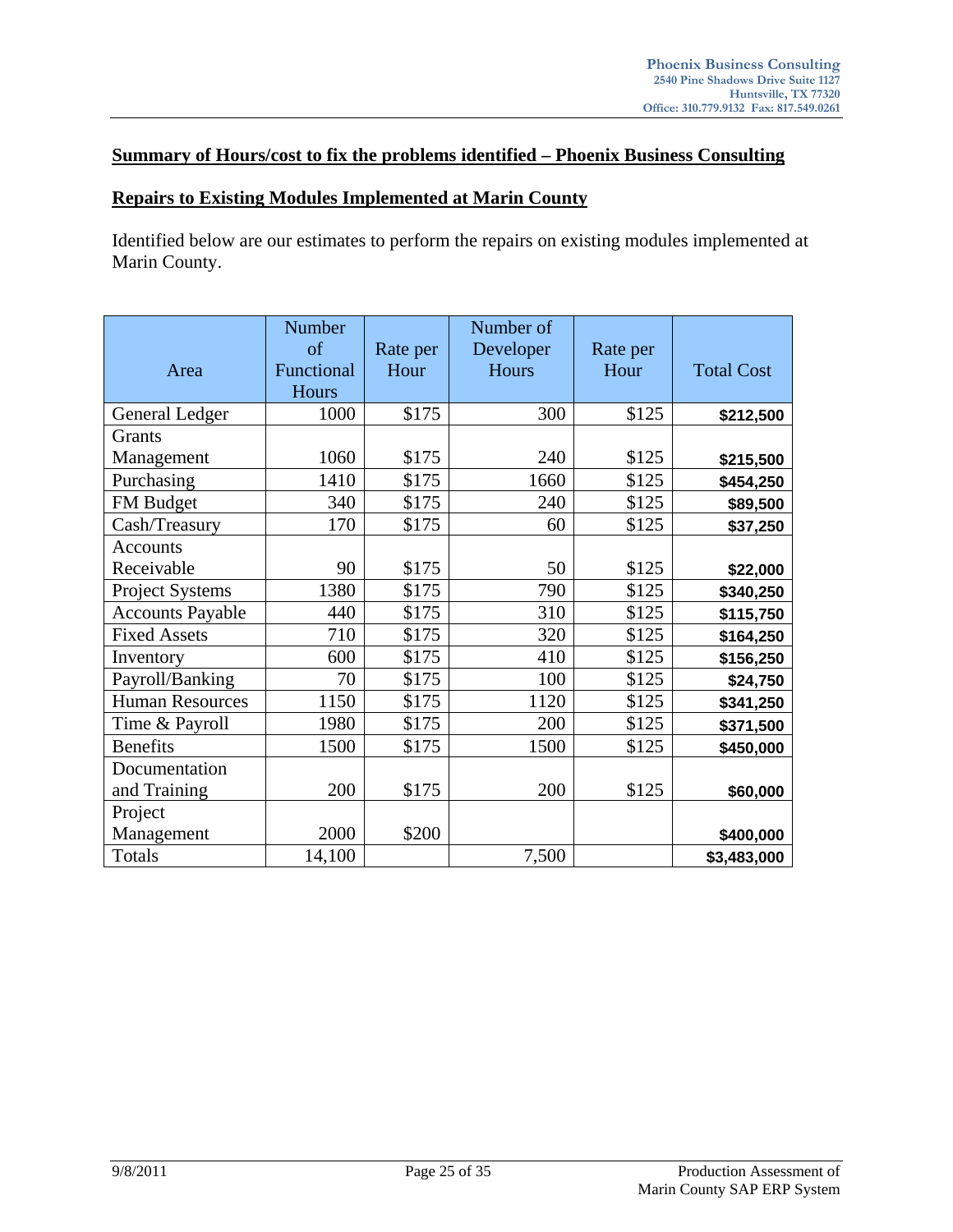## **Enhancements**

Outlined below are the estimates to perform enhancements to the Marin County System. Some of the modules have been implemented (for example Plant Maintenance, ESS) at Marin County but only on a limited basis. Some of the functionality is completely new to Marin County (for example, MSS, Position Budget Control or Risk Management).

Many of the items identified in the table as enhancements were in the Scope of Work for the original implementation of SAP but were not implemented. We have not done a detailed analysis of which specific items were in the original implementation scope of work.

| Area                      | Number<br>of<br>Functional<br><b>Hours</b> | Rate per<br>Hour | Number of<br>Developer<br>Hours | Rate per<br>Hour | <b>Total Cost</b> |
|---------------------------|--------------------------------------------|------------------|---------------------------------|------------------|-------------------|
| <b>Plant Maintenance</b>  | 1100                                       | \$175            | 690                             | \$125            | \$278,750         |
| Debt Management           | 800                                        | \$175            | 250                             | \$125            | \$171,250         |
| <b>Position Budget</b>    |                                            |                  |                                 |                  |                   |
| Control                   | 1000                                       | \$175            | 300                             | \$125            | \$212,500         |
| <b>Learning Solutions</b> | 607                                        | \$175            | 280                             | \$125            | \$141,225         |
| ESS & MSS                 | 867                                        | \$175            | 320                             | \$125            | \$191,725         |
| Performance               |                                            |                  |                                 |                  |                   |
| Management                | 867                                        | \$175            | 450                             | \$125            | \$207,975         |
| Recruitment               | 867                                        | \$175            | 320                             | \$125            | \$191,725         |
| <b>Labor Relations</b>    | 80                                         | \$175            | 160                             | \$125            | \$34,000          |
| <b>Risk Management</b>    | 560                                        | \$175            | 320                             | \$125            | \$138,000         |
| Documentation             |                                            |                  |                                 |                  |                   |
| and Training              | 400                                        | \$175            | 400                             | \$125            | \$120,000         |
| Project                   |                                            |                  |                                 |                  |                   |
| Management                | 1200                                       | \$200            |                                 |                  | \$240,000         |
| Totals                    | 8,348                                      |                  | 3,490                           |                  | \$1,927,150       |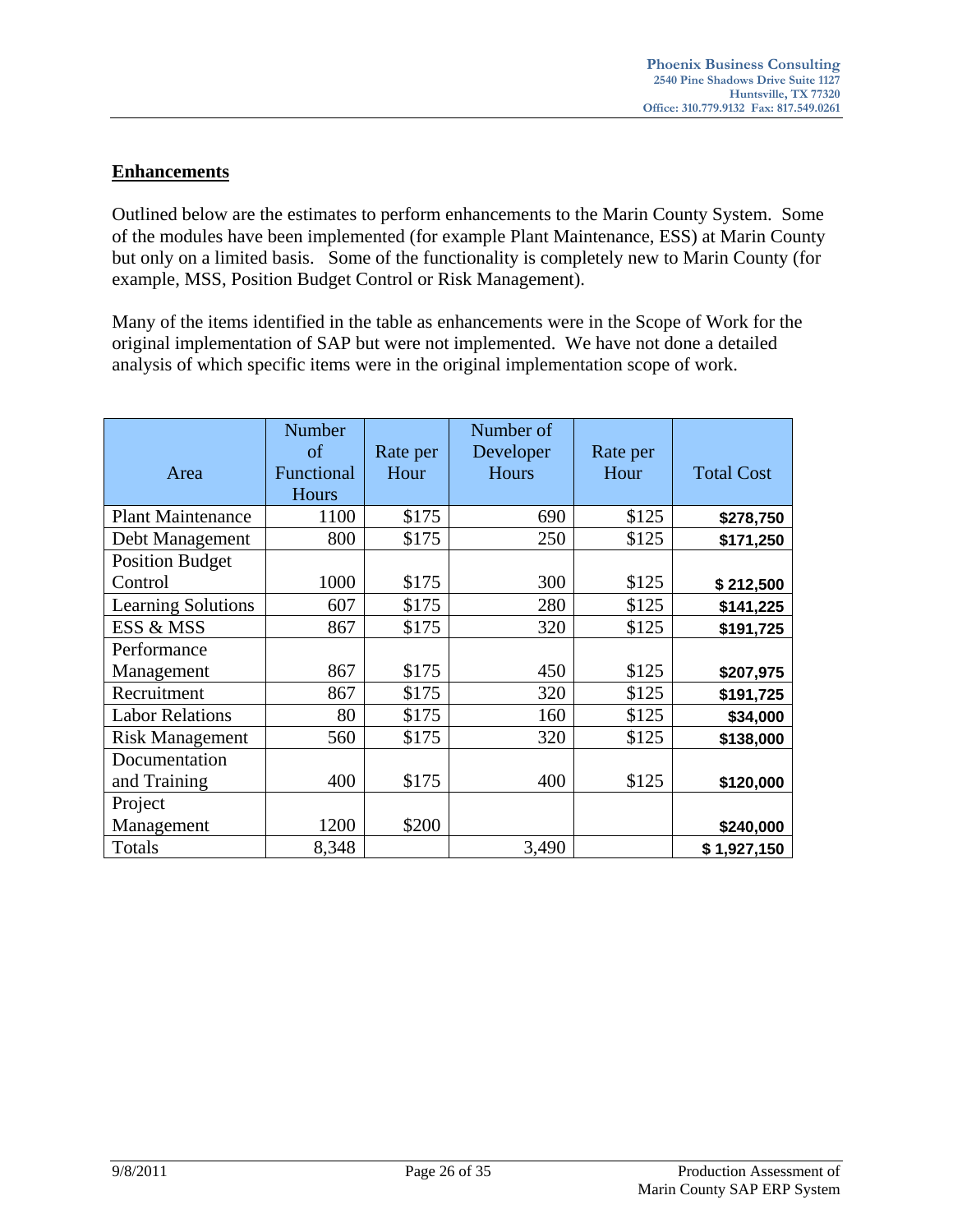Assumptions made on Cost Estimates:

- 1) The requirements will be clearly identified and documented by Marin County staff.
- 2) Marin County staff will work with the consulting team and provide assistance in integration and user acceptance testing and documenting the solutions. Estimates do not include time for User Acceptance and Integration testing by the consultants.
- 3) Estimates do not include end user documentation and end user training.
- 4) The estimates below are only for the items identified in the spreadsheets provided by Marin County staff. If additional requirements are identified the estimates will increase. Some reporting requirements have not been included in the estimates since the requirements had not been defined during the course of our review.
- 5) Estimates assume Senior SAP consulting resources with significant experience in Public Sector projects will perform the work.
- 6) We assume no delays due to resource constraints from the Marin County SAP support staff.
- 7) The estimates include knowledge transfer from the Consultants to the Marin County staff in the Support Team and County Resources sitting in the Department and dedicated knowledge transfer sessions during and after the User Acceptance Test and after the Go-Live of the system fixes.
- 8) The consultants will perform the unit testing and rely on Marin County to perform the Integration and User Acceptance Testing. Fixing any issues found during that testing period is covered under the estimates for consulting hours.
- 9) Estimates do not include any Basis resources, BW or Security consultants. We assume that Marin County will provide the necessary resources for Basis, Security and BW. The County's infrastructure team and Basis Team will handle all the required hardware & systems setup, installation and integration.
- 10) The technical consultant costs include the cost of developing ABAP reports, user exits, building workflows, programs, and enhancements. Our solutions have not anticipated creating any modifications to source code or repairs.
- 11) Estimates do not include production support after the mini-projects go live. We assume that there will be sufficient knowledge transfer for the Marin County staff member to maintain the production system.
- 12) Technical hours noted include ABAP development (user exits, BADI's, custom reports, custom programs, etc.), building workflows and other technical requirements.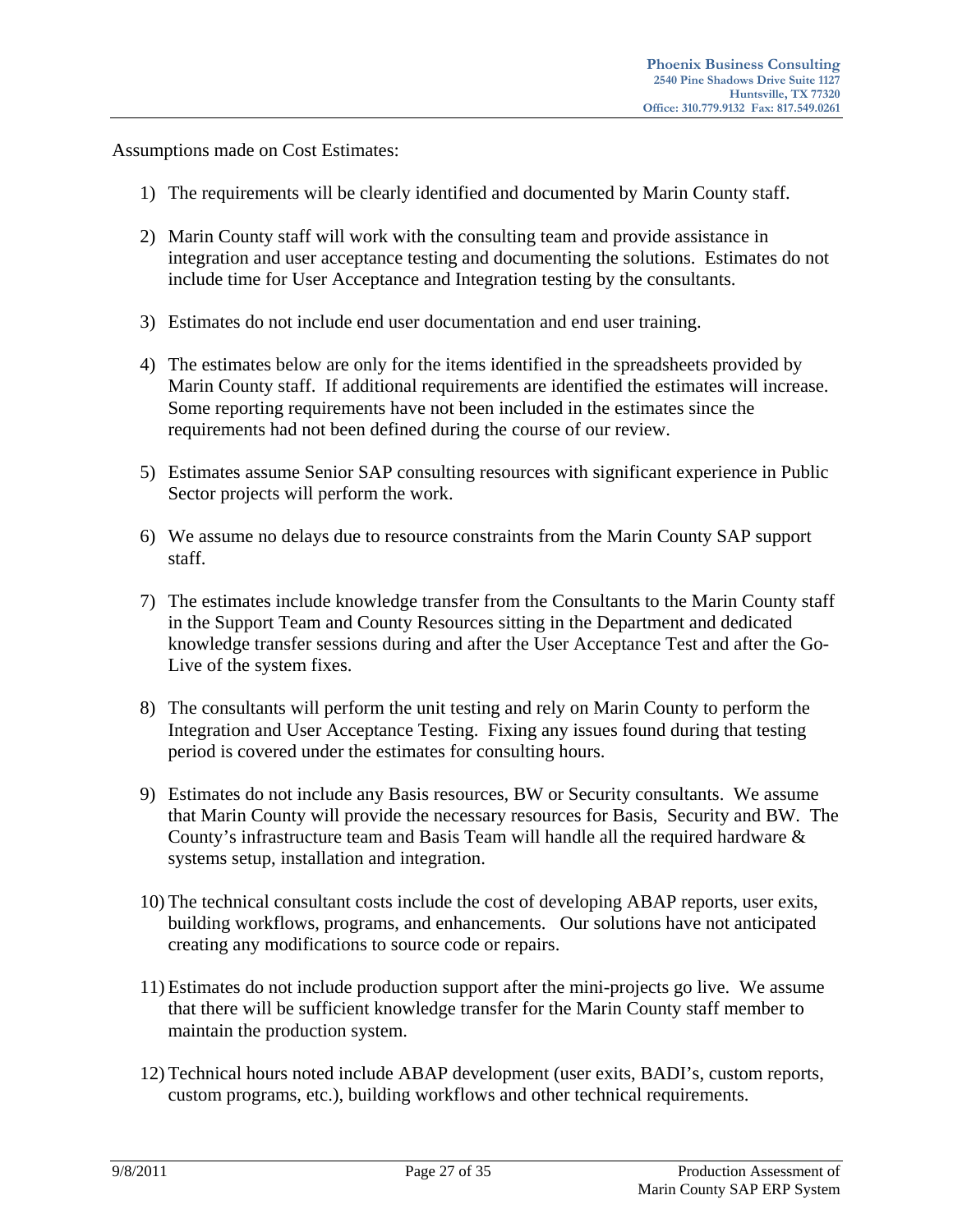Functional hour estimates include business process design, requirements definition, testing and configuration.

- 13) We have only estimated hours for a Project Manager for 1 year if the Project Manager works full-time in that role. However, the job duties can be performed by a Functional Consultant who can not only perform Project Management tasks but also fix functional issues. In this scenario, we can have Project Management for the duration of the project.
- 14) The required portal business content installation will be handled by the portal administrator (Resource from the Marin County).
- 15) No data clean up and data conversion activities are accounted for in estimating the timelines.
- 16) Users will be responsible for setting up the required data in production.
- 17) Any knowledge transfer activities involve an additional 5 days training for each new module, except for Labor Relations. Labor Relations doesn't need any additional time for Knowledge Transfer.
- 18) Marin County staff will perform End User training on the new modules.

## **Prerequisites**

There is a prerequisite to implement Enhancement pack 4.0 for the HCM module. The necessary extensions need to be activated for Learning Solution, E-Recruitment, Objective Settings and Appraisal, ESS and MSS. This is required because most of the functionality that Marin County is requesting in Performance Management, Learning, E-Recruitment, ESS and MSS is available with HCM enhancement pack 4. Otherwise, the functionality from the latest versions of these modules cannot be leveraged to the full possible extent.

Implementation of Benefits module will be required to enable the Benefits enrollment from ESS.

Implementation of the Qualification catalogue and assignment of the appropriate qualifications to employees, positions, jobs, and courses is required to meet some requirements in performance management, learning solution and E-Recruitment. The requirement to build qualifications catalogue is covered under HR requirements.

Implementation of Personnel Change Requests is required for enabling the managers to initiate personnel actions with workflow routing to HR for approval.

The County's org structure needs to accurately represent the reporting relationships. This is a pre-requisite for the workflow and required to allow managers to retrieve their respective teams in performing the activities in MSS, E-Recruitment, Training, and Appraisals.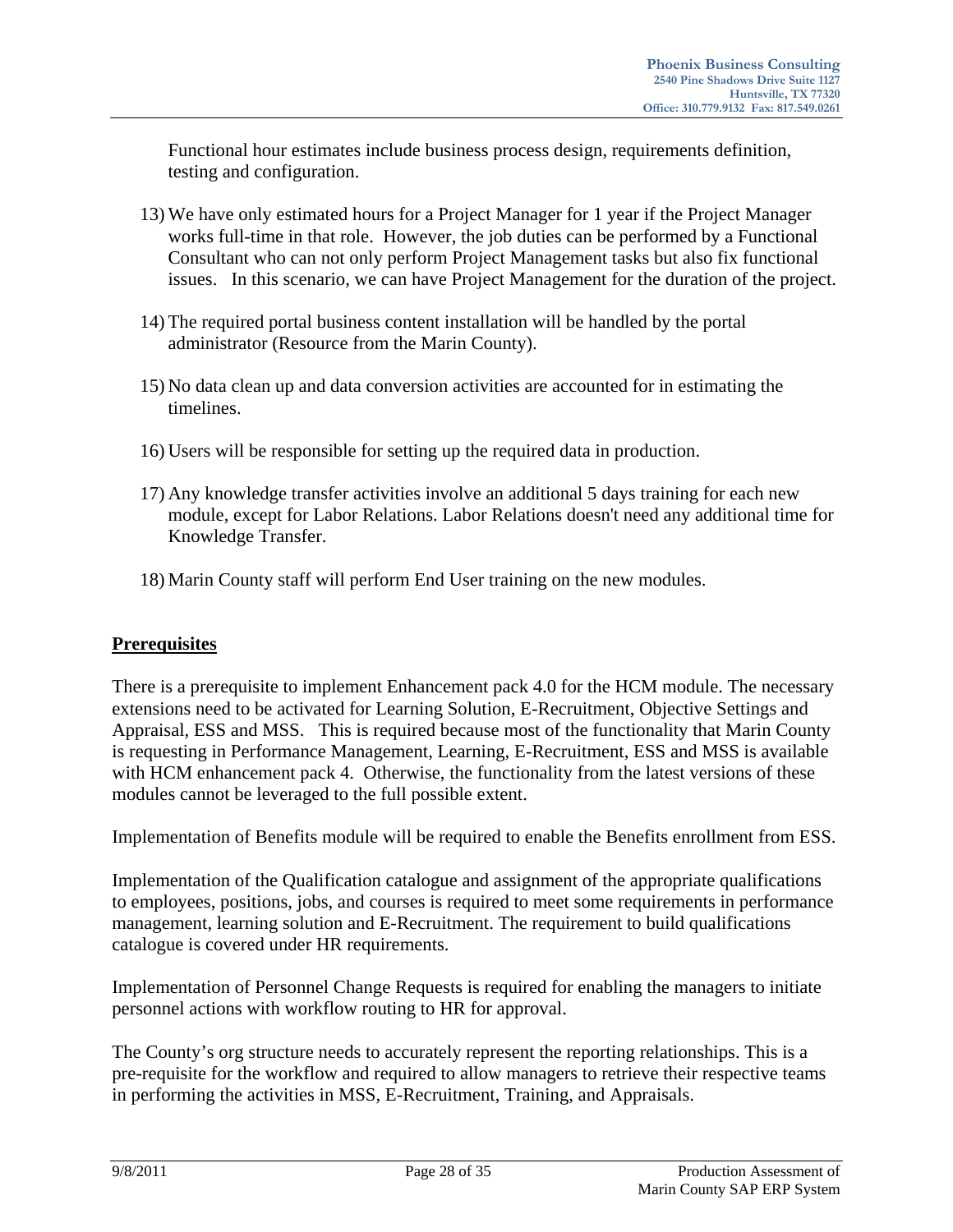## **System Requirements**

We do not foresee any requirements for a parallel system landscape for development of the fixes to the Marin County system. A parallel system landscape will increase the complexity and cost of the project. The current Quality Assurance (QA) environment can be used for the User Acceptance and Integration testing. During the course of the project we recommend limiting the number of changes to the development system and thorough testing of transports to reduce the risk of unexpected functionality going into production. We may run parallel testing for payroll and finance and will require the creation of a QA client with a copy of the Production system data. The system environment details will be detailed during the project planning phase.

## **System Upgrades**

Marin County is currently on ECC 6.0. Although SAP will continue to release enhancement packs, we do not see any requirement for Marin County to perform any system upgrades for the next 2 years. Marin County should analyze the new features/functionality provided in the enhancement packs as part of their road map. Depending on the functional improvements in the enhancement packs, Phoenix Business Consulting can assist Marin County in its evaluation on whether or not to implement the enhancement pack. Each enhancement pack applied will require effort in testing and may have an impact on the project timeline.

We would recommend applying support packs on a regular basis (for example, every 6 months, in April and December). The support packs are required to keep the system in legal compliance for payroll and to fix known problems in the SAP system. It is critical for payroll processing to apply the year-end support pack. Support packs will require effort in regression testing and are expected to be performed during the course of this proposed project.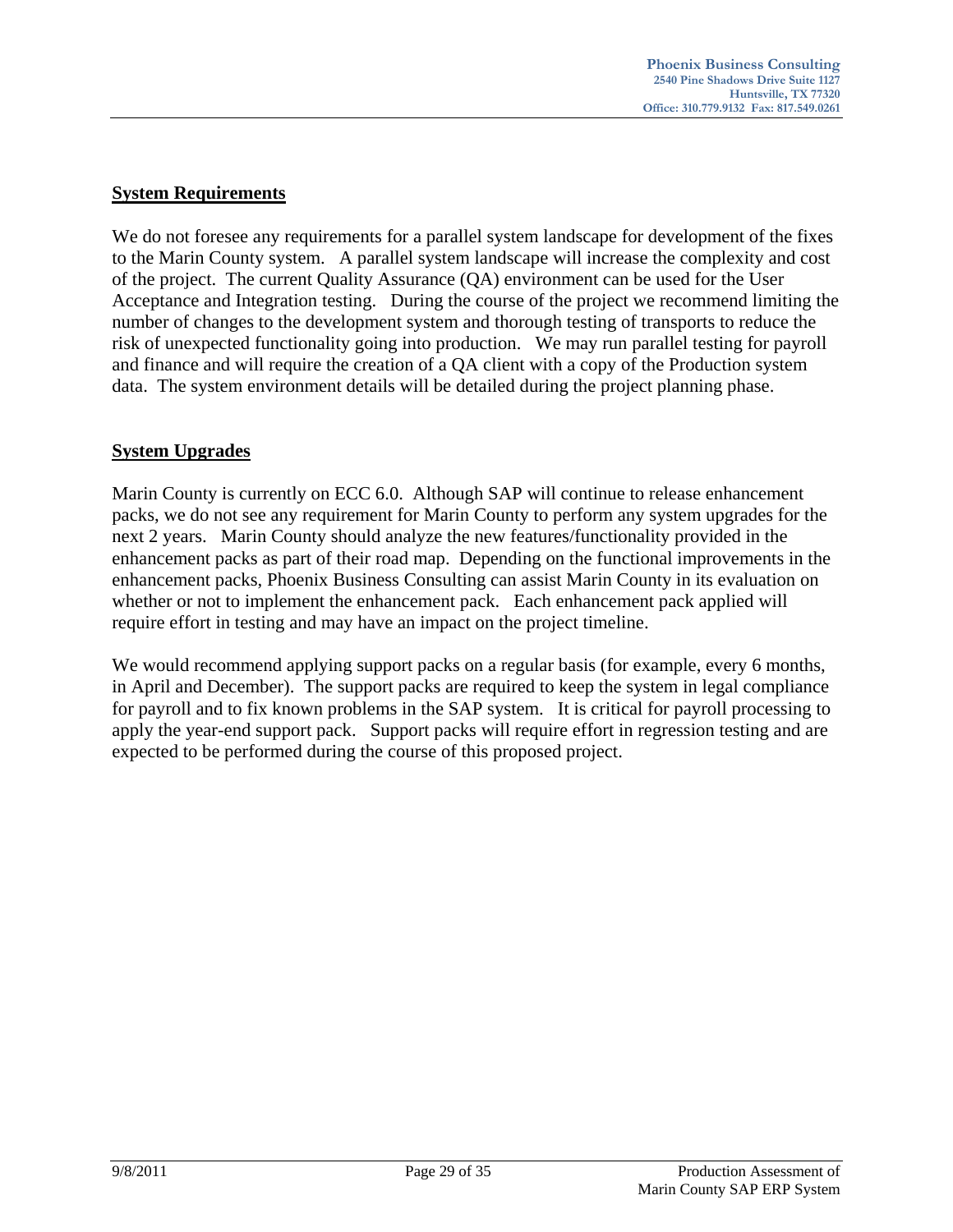## **Conclusion**

Based on our preliminary, there are serious process and functionality issues and significant deficiencies with the design and implementation of the SAP system at Marin County. The SAP configuration in many areas needs to be revisited and reconfigured. Business processes need to be redesigned and new reports created. The new configuration and business process will have to be tested extensively by the County before being implemented. The change in configuration and business process will result in additional training for end users.

We believe the issues can be resolved to the satisfaction of the County but resolution of the functionality gaps in the Marin County system will require significant resources from outside consultants and Marin County staff.

There is an extensive list of repairs, fixes and enhancements that need to be performed to satisfy all of Marin County's requirements. Given the Marin County resource constraints, it may not be possible to implement all the functionality identified within the next 3 years. We have provided cost estimates for each area separately so that the County can prioritize which minproject the County needs to embark on first.

We have provided a sample timeline for discussion purposes. Marin County should review each of the areas and decide, based on the importance to Marin County, which mini-project should be started first. We would recommend addressing the General Ledger and Financial Reporting issues first, and then addressing the other modules that are currently implemented but which require break fixes. New modules should be implemented last once the system is stabilized.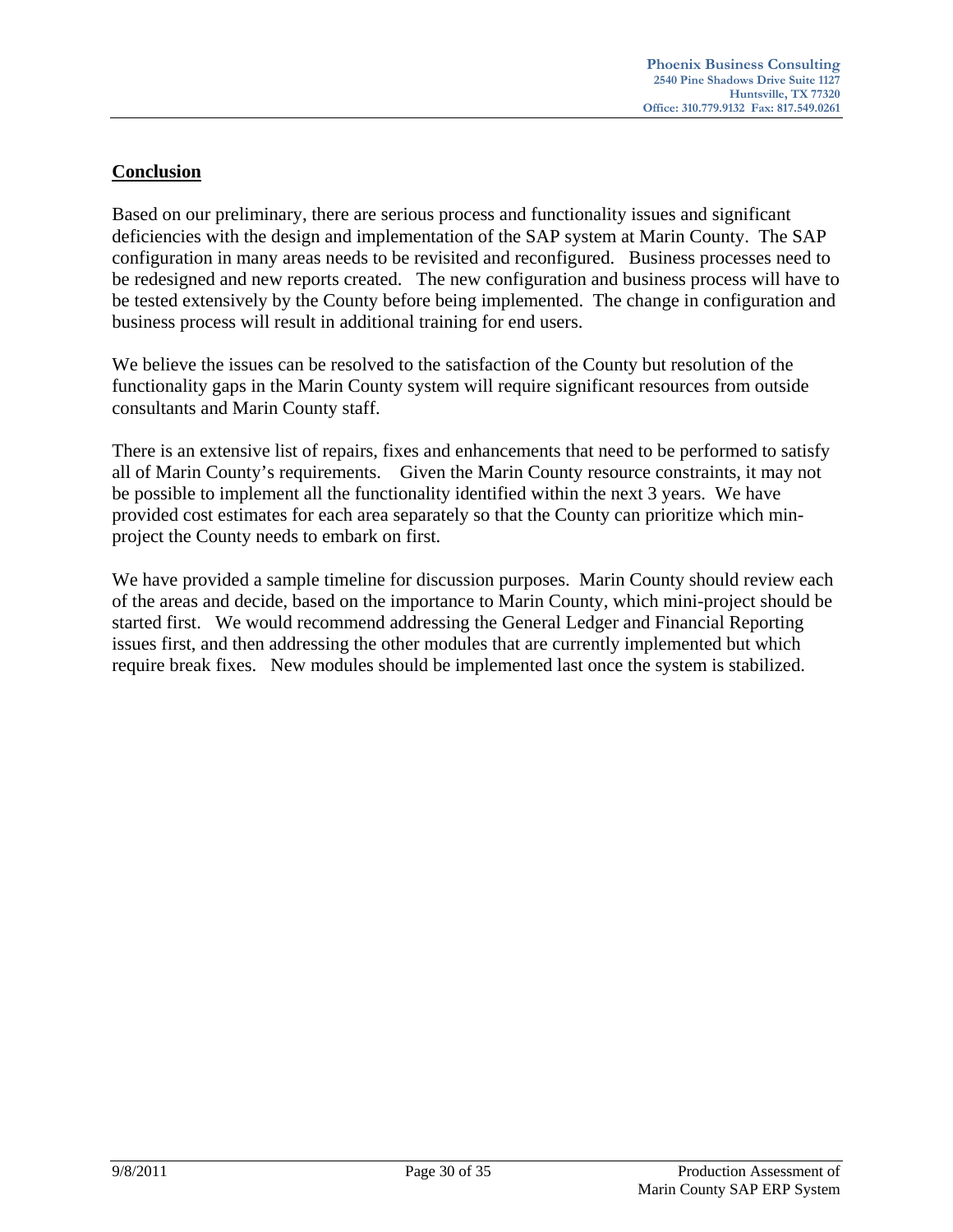#### **Appendix 1 – Estimated Cost of Implementation using Big 4/SAP America Rates**

Due to our lower cost structure, Phoenix Business Consulting's rates are lower than rates from the Big 4 firms or SAP America. Billing rates vary widely depending on the firm and the experience of the resources. Below are conservative estimates of what Marin County could reasonably expect to pay for the same number of hours by one of the Big 4 firms or SAP America for the same level of expertise. Big 4/SAP usually charge for travel expenses as actually incurred on top of the rate or the expenses are imbedded in the rate. We have included estimated travel expenses.

| Repairs to Existing Modules Implemented at Marin County – Big 4/SAP America Rates |  |
|-----------------------------------------------------------------------------------|--|
|                                                                                   |  |

| Area                          | Number<br>of<br>Functional<br>Hours | Rate per<br>Hour | Number of<br>Developer<br>Hours | Rate per<br>Hour | <b>Total Cost</b>         |
|-------------------------------|-------------------------------------|------------------|---------------------------------|------------------|---------------------------|
| General Ledger                | 1000                                | \$200-\$300      | 300                             | \$150-\$200      | \$245,000-<br>\$360,000   |
| <b>Grants</b><br>Management   | 1060                                | \$200-\$300      | 240                             | \$150-\$200      | \$248,000 -<br>\$366,000  |
| Purchasing                    | 1410                                | \$200-\$300      | 1660                            | \$150-\$200      | \$531,000 -<br>\$755,000  |
| FM Budget                     | 340                                 | \$200-\$300      | 240                             | \$150-\$200      | $$104,000 -$<br>\$150,000 |
| Cash/Treasury                 | 170                                 | \$200-\$300      | 60                              | \$150-\$200      | \$43,000 -<br>\$63,000    |
| <b>Accounts</b><br>Receivable | 90                                  | \$200-\$300      | 50                              | \$150-\$200      | $$25,500 -$<br>\$37,000   |
| <b>Project Systems</b>        | 1380                                | \$200-\$300      | 790                             | \$150-\$200      | \$394,500 -<br>\$572,000  |
| <b>Accounts</b><br>Payable    | 440                                 | \$200-\$300      | 310                             | \$150-\$200      | \$134,500 -<br>\$194,000  |
| <b>Fixed Assets</b>           | 710                                 | \$200-\$300      | 320                             | \$150-\$200      | \$190,000 -<br>\$277,000  |
| Inventory                     | 600                                 | \$200-\$300      | 410                             | \$150-\$200      | $$181,500 -$<br>\$262,000 |
| Payroll/Banking               | 70                                  | \$200-\$300      | 100                             | \$150-\$200      | $$29,000 -$<br>\$41,000   |
| Human<br>Resources            | 1150                                | \$200-\$300      | 1120                            | \$150-\$200      | \$398,000 -<br>\$569,000  |
| Time & Payroll                | 1980                                | \$200-\$300      | 200                             | \$150-\$200      | \$426,000 -<br>\$634,000  |
| <b>Benefits</b>               | 1500                                | \$200-\$300      | 1500                            | \$150-\$200      | \$525,000 -<br>\$750,000  |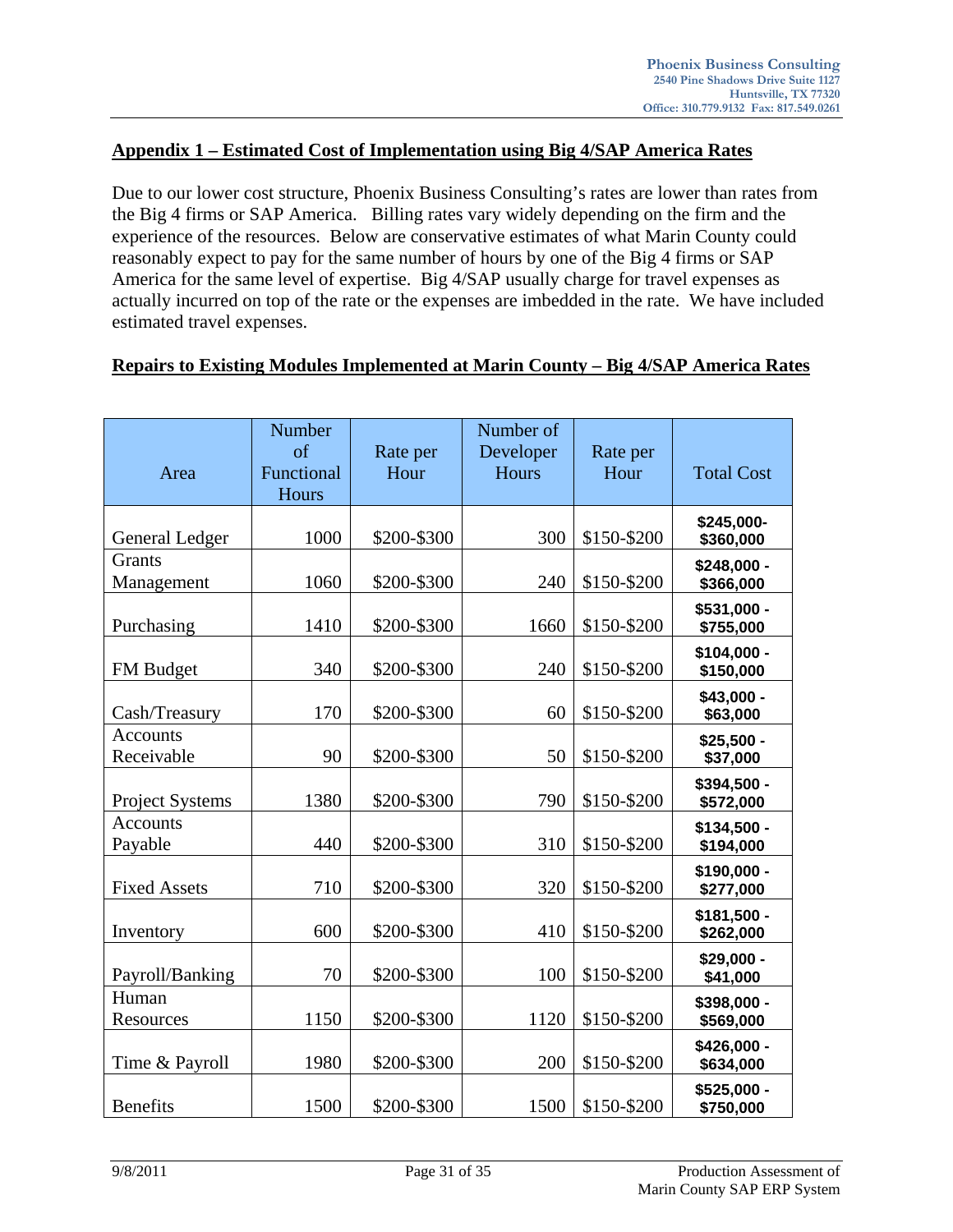| Documentation<br>and Training | <b>200</b> | \$200-\$300 | 200   | \$150-\$200 | \$70,000 -<br>\$100,000      |
|-------------------------------|------------|-------------|-------|-------------|------------------------------|
| Project                       |            |             |       |             | $$500,000 -$                 |
| Management                    | 2000       | \$250-\$400 |       |             | \$800,000                    |
| Estimated                     |            |             |       |             |                              |
| Expenses                      |            |             |       |             | \$537,500                    |
| Totals                        | 14,100     |             | 7,500 |             | \$4,582,500 -<br>\$6,468,500 |

## **Enhancements – Big 4/SAP America Rates**

| Area                              | Number<br>$\sigma$ f<br>Functional<br>Hours | Rate per<br>Hour | Number of<br>Developer<br>Hours | Rate per<br>Hour | <b>Total Cost</b>            |
|-----------------------------------|---------------------------------------------|------------------|---------------------------------|------------------|------------------------------|
| <b>Plant Maintenance</b>          | 1100                                        | \$200-\$300      | 690                             | \$150-\$200      | \$323,500-<br>\$468,000      |
| Debt Management                   | 800                                         | \$200-\$300      | 250                             | \$150-\$200      | \$197,500 -<br>\$290,000     |
| <b>Position Budget</b><br>Control | 1000                                        | \$200-\$300      | 300                             | \$150-\$200      | $$245,000 -$<br>\$360,000    |
| <b>Learning Solutions</b>         | 607                                         | \$200-\$300      | 280                             | \$150-\$200      | $$163,400-$<br>238,100       |
| ESS & MSS                         | 867                                         | \$200-\$300      | 320                             | \$150-\$200      | $$221,400 -$<br>\$324,100    |
| Performance<br>Management         | 867                                         | \$200-\$300      | 450                             | \$150-\$200      | \$240,900 -<br>\$350,100     |
| Recruitment                       | 867                                         | \$200-\$300      | 320                             | \$150-\$200      | $$221,400-$<br>324,100       |
| <b>Labor Relations</b>            | 80                                          | \$200-\$300      | 160                             | \$150-\$200      | $$40,000 -$<br>\$56,000      |
| <b>Risk Management</b>            | 560                                         | \$200-\$300      | 320                             | \$150-\$200      | $$160,000-$<br>\$232,000     |
| Documentation<br>and Training     | 400                                         | \$200-\$300      | 400                             | \$150-\$200      | $$140,000 -$<br>\$200,000    |
| Project<br>Management             | 1200                                        | \$250-\$400      |                                 |                  | \$300,000 -<br>\$480,000     |
| Estimated<br><b>Expenses</b>      |                                             |                  |                                 |                  | \$276,450                    |
| Totals                            | 8,348                                       |                  | 3,490                           |                  | $$2,529,550-$<br>\$3,598,850 |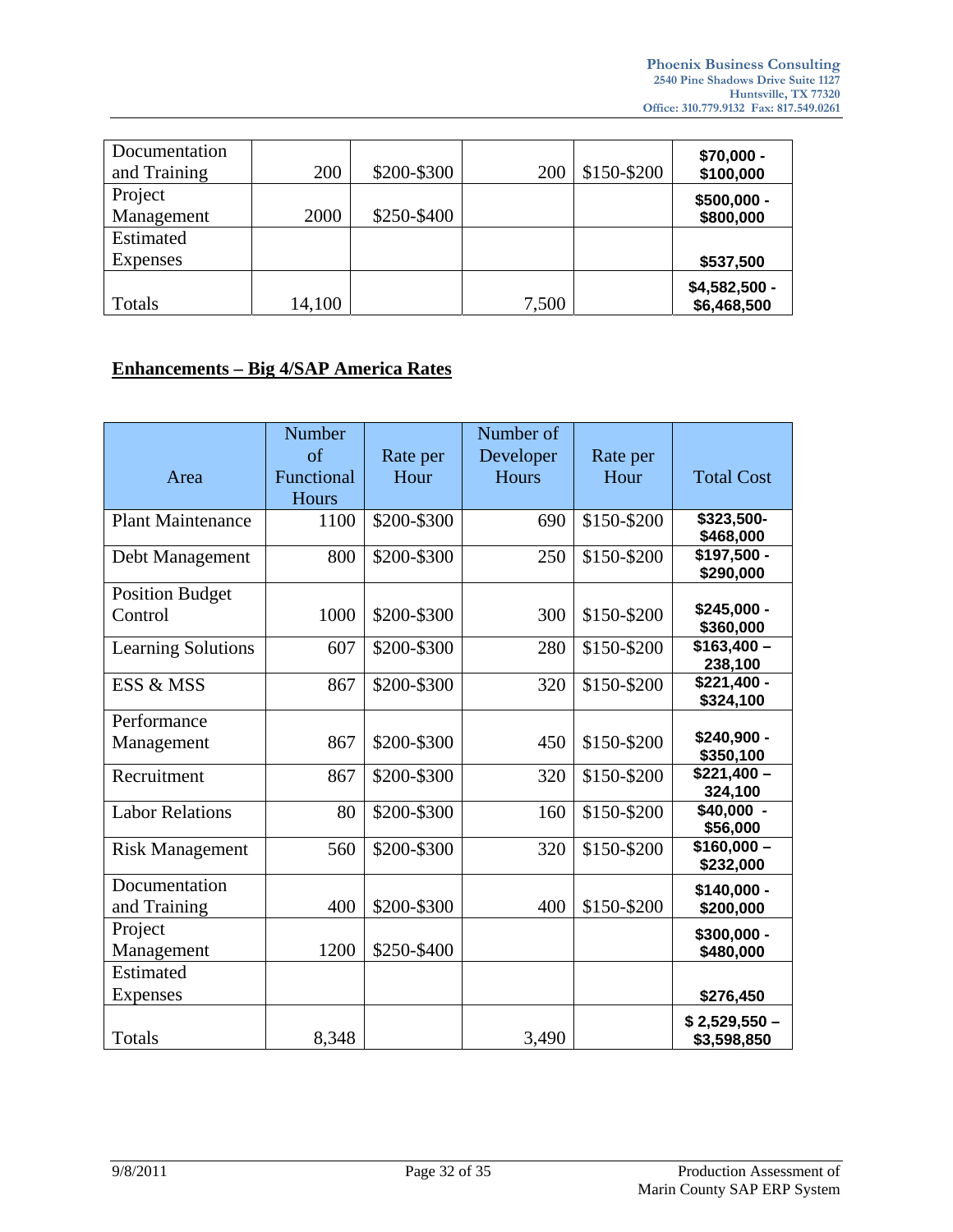## **Appendix 2: Areas Where SAP Will Not Meet Mandatory Requirements**

During our review of Marin County's mandatory requirements we did not find a significant number of areas where SAP will not meet the mandatory requirements if configured properly. Although some of the requirements will require configuration, custom reports, custom programs, user exits, BADI's, workflows and other enhancement techniques supported by SAP, we expect that no core code modifications will be required. We would recommend against making any core code modifications. Based on our preliminary review, below are the areas where we have identified that SAP may not meet Marin County's mandatory requirements. We will work with Marin County to determine solutions for these requirements during the course of the project:

• Requirement TM # 8.6 - Ability to pay out accruals at different rates according to additional appointments. Can multiple positions have multiple accrual rates?

*In SAP we can accrue quotas at different rates based on the job of the assignment from IT554, however, the quota payout has to happen on the remaining balance. Based on our initial assessment, it may not be possible to split the remaining balance as a payout to 2 different assignments. In summary, the payout cannot be done based on Marin County's requirements. This is a preliminary evaluation and we will work with Marin County during the course of the project to close the gap.* 

 The requirements in the following items in HR and Payroll are not clearly specified. In these areas, SAP supports these processes using standard SAP functionality that will have to be more closely evaluated to determine if there is a gap:

TM # 3.09 Military Leave TM # 3.11 Leave with Pay TM # 7.14 Refund Payment for FMLA TM # 7.18 Temporary Promotion Pay TM # 7.21 Temp Promotion - Non FLSA

- We haven't completely analyzed the Personnel Cost Planning and Position Budget Control requirements, however, based on our high level review, we did not find any mandatory requirements that could not be met.
- Requirement PJ # 53 Ability to validate charges against project master files to determine if budget is available.

*Plan data is for controlling after a document is created. The budget data is for used for Availability Control checks before document creation. The best scenario should be to integrate plan data with budget.* 

Requirement AP # 44 - Ability to have line-item approval on invoices.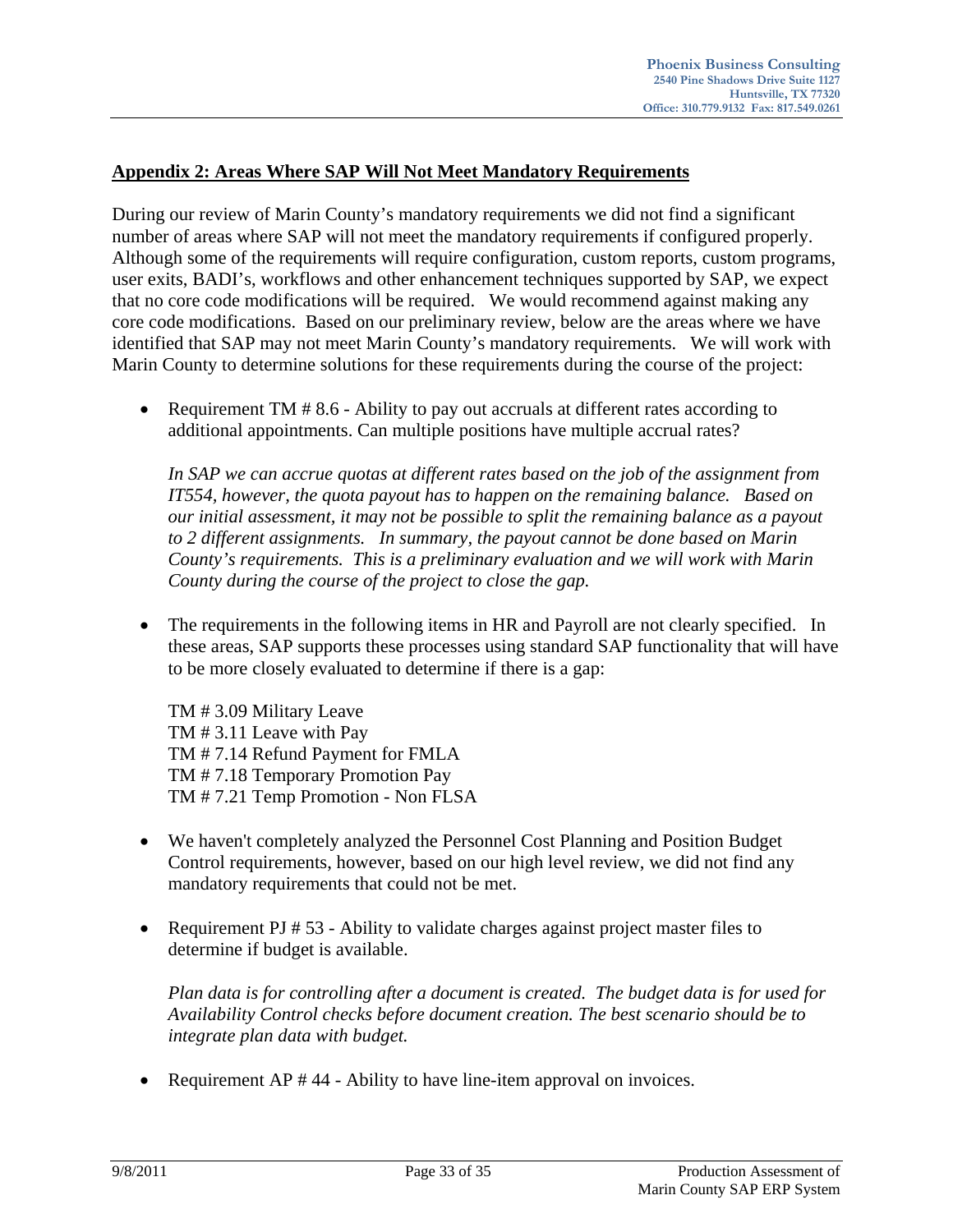*Create multiple vendor invoices for each of the expense items instead of one Invoice line item with multiple expense accounts* 

• Requirement BUD 3.00 - Ability to accommodate multi-year budget planning.

*SAP allows planning in projects and Grants Management for multiple years, but not in Funds Management. SAP allows multi-year budget functionality but the implications of using this functionality would have to be analyzed. Budget Planning can be performed in BI but budget checking and availability control must be done in SAP in the PS, FM or GM modules. Switching from annual to multi-year budgeting could cause additional complexity in the SAP system.* 

• Requirement BUD 14.00 – Ability to track performance against program-based and activity-based budgets.

*Performance tracking against actual dollar values can be reported. The quality tracking is outside the scope of Budget Control System in SAP. Performance tracking can be performed in BI but will require qualitative and quantitative data to be staged within BI from internal sources (SAP) or external sources (external systems or flat files).* 

 Requirement BUD 15.00 – Ability to track budget goals and objectives and accomplishment based on user-defined statistical indicators.

*Performance tracking against actual dollar values can be reported. The quality tracking is outside the scope of Budget Control System in SAP. Budget goals and objectives can be accomplished based on user-defined statistical indicators in BI but will require qualitative and quantitative data to be staged within BI from internal sources (SAP) or external sources (external systems or flat files).* 

 Requirement BUD 16.00 – Ability to track efforts and accomplishments within departments.

*Performance tracking against actual dollar values can be reported. The quality tracking is outside the scope of Budget Control System in SAP. The ability to track efforts and accomplishments within departments can be done in BI but will require qualitative and quantitative data to be staged within BI from internal sources (SAP) or external sources (external systems or flat files).* 

• Requirement BUD 27.00 – Ability to track budget priorities.

*Performance tracking against actual dollar values can be reported. The quality tracking*  is outside the scope of Budget Control System in SAP. The ability to track budget